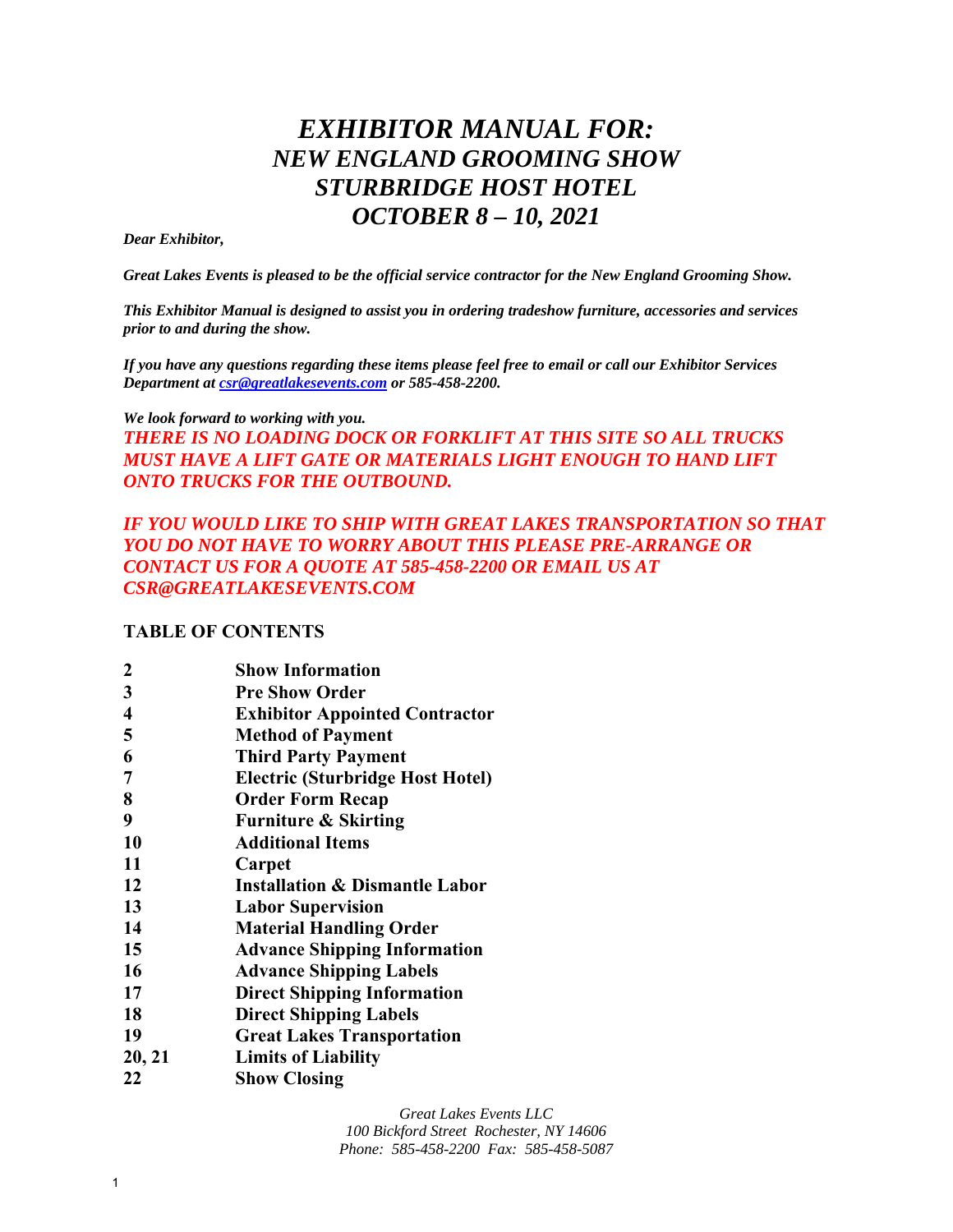

# *WELCOME TO THE NEW ENGLAND GROOMING SHOW*

*Great Lakes Events has been chosen as the official Decorator and Service Contractor for the New England Grooming Show to be held October 8 – 10, 2021 at the Sturbridge Host Hotel in Sturbridge, MA. In this packet we have enclosed our forms regarding services and equipment that you may require for your booth. We have also included additional forms offered by different companies for services that Great Lakes Events does not provide. Please submit the additional vendor orders to the contact information provided on each form.* 

# *THE FOLLOWING EQUIPMENT IS INCLUDED WITH YOUR BOOTH*

*8' GREEN / BEIGE BACK DRAPE 3' GREEN SIDE DRAPE 1 – 6' GREEN SKIRTED TABLE 2 – FOLDING CHAIRS 1 – WASTEBASKET 1 – BOOTH ID SIGN HALL IS FULLY CARPETED* 

#### *MOVE – IN DATES & TIMES*

*THURSDAY OCTOBER 7, 2021 1:00 P.M. – 6:00 P.M.* 

#### *SHOW DATES & TIMES*

*FRIDAY OCTOBER 8, 2021 10:00 A.M. – 6:00 P.M. SATURDAY OCTOBER 9, 2021 10:00 A.M. – 6:00 P.M. SUNDAY OCTOBER 10, 2021 10:00 A.M. – 5:00 P.M.* 

#### *MOVE – OUT DATES & TIMES*

*SUNDAY OCTOBER 10, 2021 5:00 P.M. – 7:00 P.M.* 

#### *\*\*ALL CARRIERS MUST CHECK IN BY 6:00 P.M. ON OCTOBER 10, 2021\*\**

*The entire hall must be cleared by 7:00 P.M. on October 10, 2021. To assure this, please notify your carrier to check in at the Sturbridge Host Hotel by 6:00 P.M. on October 10, 2021 to guarantee pick – up. If your carrier has not checked in by 6:00 P.M. your materials will be rerouted onto Great Lakes Transportation. To avoid this please make the necessary arrangements.* 

#### *IF YOU HAVE ANY QUESTIONS, PLEASE CONTACT EXHIBITOR SERVICES*

*Phone: 585-458-2200 Fax: 585-458-5087 Email to: csr@greatlakesevents.com*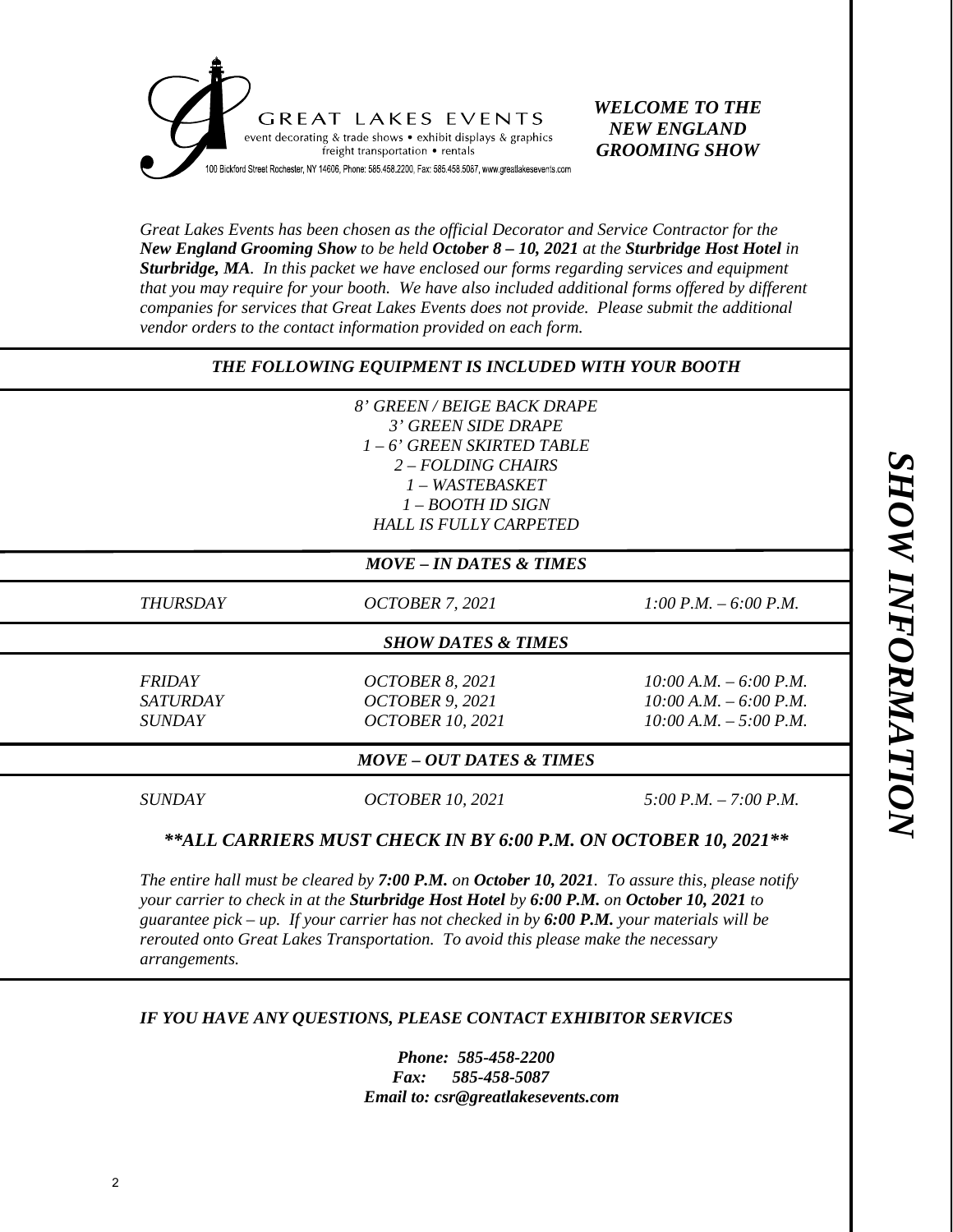*New England Grooming Show October 8 – 10, 2021 Sturbridge Host Hotel Sturbridge, MA* 

*Great Lakes Events would like to make your ordering process a simple one. Complete all of the necessary forms for the services your company will require.* 

*Be sure to make note of the ADVANCE ORDER DEADLINE DATE located at the top of each form. To qualify for advanced pricing, order forms and payment must be returned to Great Lakes Events by the specified date. NO EXCEPTIONS WILL BE MADE*

*Please use the following guidelines when placing your order:* 

- *Complete all necessary Great Lakes Events forms and calculate the cost of each order. Record the cost at the bottom of each form.*
- *Complete the Method of Payment form and submit with all orders. Payment can be made in the form of cash, check, credit card or third party payment. Purchase orders are not a form of payment.*
- *Complete the Order Forms Recap sheet. Be sure to include the applicable sales tax.*
- *Cancellations: There are NO refunds for items that have already been delivered to your booth. All cancellations for booth furnishings must be made at least 2 days prior to exhibitor move-in. For labor cancellations there is a one hour, one person charge applied to all orders that are not cancelled 24 hours prior to scheduled start time. This applies to both Exhibitor and Great Lakes Events supervision.*
- *Mail, fax or email your order forms to csr@greatlakesevents.com. Be sure to photocopy a set for your files. .*
- *If your order is tax exempt, please forward a copy of your tax exempt certificate with your order. Your exemption MUST be issued in the state the show takes place in.*
- *All material and equipment remain the sole property of Great Lakes Events and are considered on a rental basis for the duration of the show. Pricing includes delivery, installation, and removal from your booth.*
- *If a color selection is not made on rental materials prior to the show, Great Lakes Events reserves the right to provide you with show colors.*
- *Great Lakes Events is not responsible for injuries or falls caused by the improper use of furniture. If assistance is required assembling your booth, please complete the Installation & Dismantle Order Form.*

*Great Lakes Events 100 Bickford Street Rochester, NY 14606 csr@greatlakesevents.com Fax: 585-458-5087 FOR ADDITIONAL ONSITE ORDERS VISIT US AT THE GREAT LAKES EVENTS SERVICE DESK*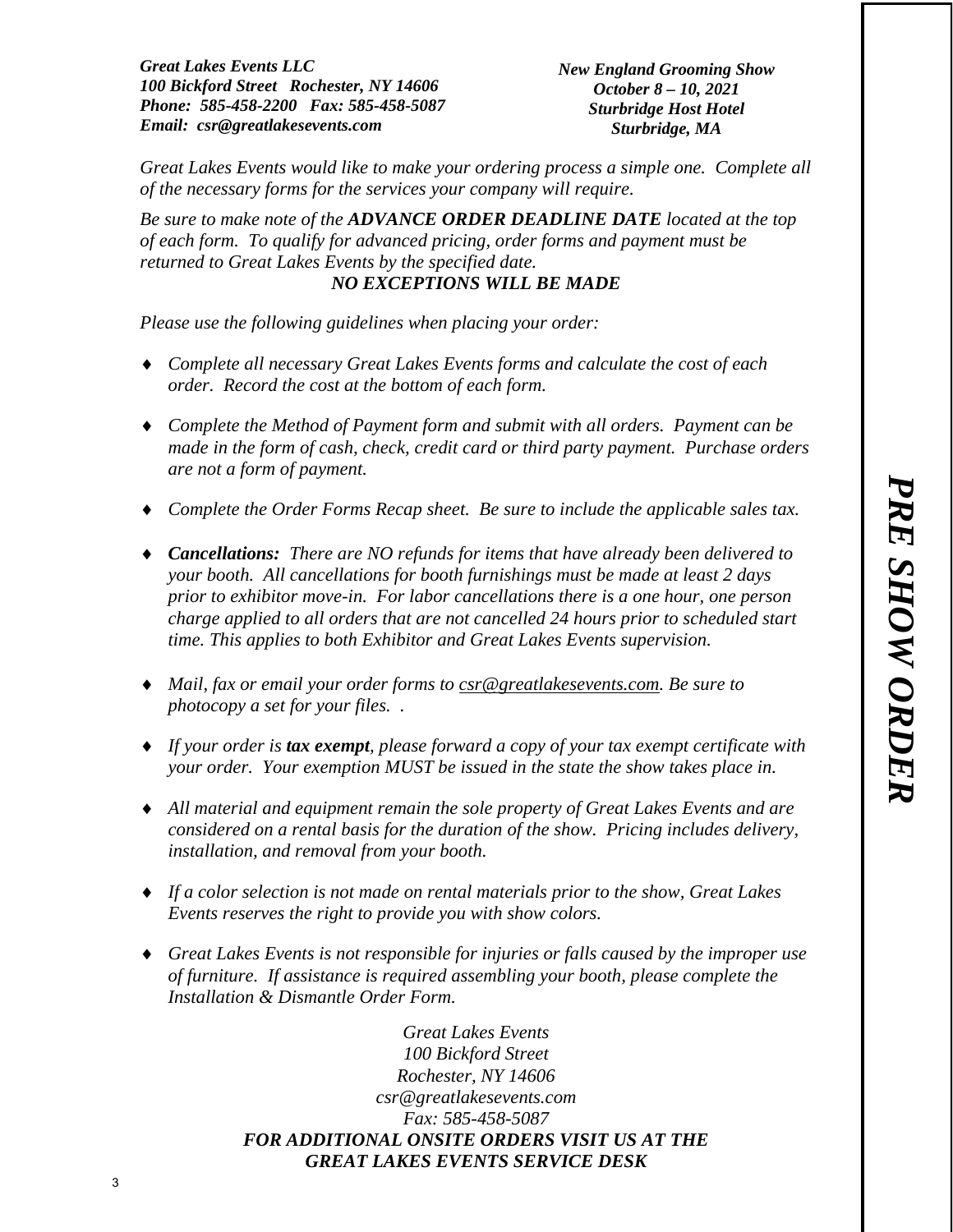*New England Grooming Show October 8 – 10, 2021 Sturbridge Host Hotel Sturbridge, MA* 

*Barkleigh Productions has selected Great Lakes Events LLC as the Exclusive Service Contractor. If your company plans to use a firm who is not the Exclusive Contractor, i.e., Great Lakes Events LLC, please complete this form and mail to the address listed below.* 

## *EXHIBITING COMPANY INFORMATION*

*EXHIBITING CO. NAME:*  $\begin{array}{c} \hline \text{BOOTH}\,\text{#:} \end{array}$ 

*SHOW SITE CONTACT:*  $\blacksquare$ 

# *SERVICE CONTRACTOR INFORMATION*

 $SERVICE$  *CONTRACTOR:*  $\overline{C}$ 

*ADDRESS: \_\_\_\_\_\_\_\_\_\_\_\_\_\_\_\_\_\_\_\_\_\_\_\_\_\_\_\_\_\_\_\_\_\_\_\_\_\_\_\_\_\_\_\_\_\_\_\_\_\_\_\_\_\_\_\_\_\_\_\_\_\_\_\_\_\_\_\_* 

*CITY: STATE: ZIP: ZIP: <i>D* 

*PHONE #:\_\_\_\_\_\_\_\_\_\_\_\_\_\_\_\_\_\_\_\_\_\_\_\_\_\_\_\_\_\_\_\_FAX #:\_\_\_\_\_\_\_\_\_\_\_\_\_\_\_\_\_\_\_\_\_\_\_\_\_\_\_\_\_\_\_* 

*TYPE OF SERVICE TO BE PERFORMED: \_\_\_\_\_\_\_\_\_\_\_\_\_\_\_\_\_\_\_\_\_\_\_\_\_\_\_\_\_\_\_\_\_\_\_\_\_\_\_\_\_\_* 

# *EXHIBITOR'S RESPONSIBILITIES*

- *It is your responsibility to inform your Service Contractor that they are required to send a copy of their General Liability Insurance Certificate no later than 30 days prior to show date. If the Contractor fails to do so, they will not be permitted to service your exhibit.*
- *It is the responsibility of the exhibitor to see that each representative of the Service Contractor abides by the official rules and regulations of this event.*
- *This form must be returned to Great Lakes Events LLC no later than SEPTEMBER 29, 2021*

*RETURN TO: Great Lakes Events LLC 100 Bickford Street Rochester, NY 14606-2298 csr@greatlakesevents.com*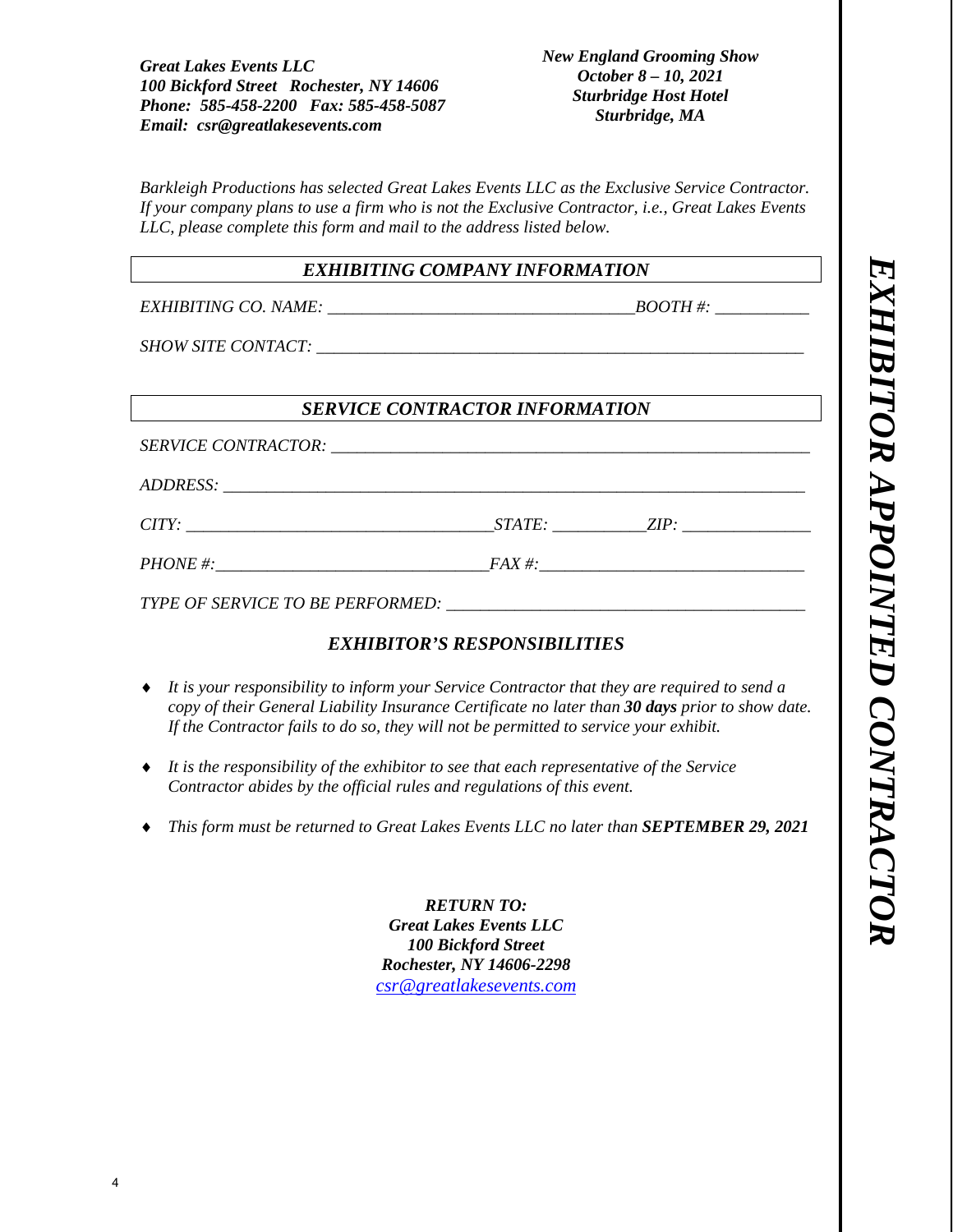| 100 Bickford Street Rochester, NY 14606<br>Phone: 585-458-2200 Fax: 585-458-5087                                                                                                                                                                                                                       | <b>ADVANCE PRICE DEADLINE</b>                                                                                 |
|--------------------------------------------------------------------------------------------------------------------------------------------------------------------------------------------------------------------------------------------------------------------------------------------------------|---------------------------------------------------------------------------------------------------------------|
| Email: csr@greatlakesevents.com<br><b>New England Grooming Show</b>                                                                                                                                                                                                                                    | <b>SEPTEMBER 29, 2021</b>                                                                                     |
| October 8 - 10, 2021<br><b>Sturbridge Host Hotel</b><br>Sturbridge, MA                                                                                                                                                                                                                                 |                                                                                                               |
|                                                                                                                                                                                                                                                                                                        |                                                                                                               |
|                                                                                                                                                                                                                                                                                                        |                                                                                                               |
|                                                                                                                                                                                                                                                                                                        |                                                                                                               |
|                                                                                                                                                                                                                                                                                                        |                                                                                                               |
| $E-MAIL:$ FAX #:                                                                                                                                                                                                                                                                                       |                                                                                                               |
|                                                                                                                                                                                                                                                                                                        |                                                                                                               |
|                                                                                                                                                                                                                                                                                                        | EVENTS or GREAT LAKES TRANSPORTATION. This Credit Card can be used as payment for all services if you include |
| AMEX MASTERCARD<br>PERSONAL CARD                                                                                                                                                                                                                                                                       | $\frac{VISA}{VISA}$<br>COMPANY CARD                                                                           |
|                                                                                                                                                                                                                                                                                                        |                                                                                                               |
|                                                                                                                                                                                                                                                                                                        |                                                                                                               |
|                                                                                                                                                                                                                                                                                                        |                                                                                                               |
|                                                                                                                                                                                                                                                                                                        |                                                                                                               |
| the cardholder's authorization signature. If you fail to provide payment on your invoice at the close of the show, GREAT<br>LAKES EVENTS reserves the right to charge the remaining balances to this credit card. Please be sure to arrange for<br>complete payment by the close of the show.<br>CITY: | $STATE:$ $ZIP:$                                                                                               |
| <b>FORM OF PAYMENT</b>                                                                                                                                                                                                                                                                                 |                                                                                                               |
| Please indicate your form of payment:<br>*FOR THIRD PARTY PLEASE USE THE FOLLOWING THIRD PARTY PAYMENT FORM                                                                                                                                                                                            |                                                                                                               |
|                                                                                                                                                                                                                                                                                                        | <b>CREDIT CARD</b>                                                                                            |
| <b>COMPANY CHECK</b><br>CHECK NUMBER:<br>MAKE CHECKS PAYABLE TO Great Lakes Events LLC                                                                                                                                                                                                                 | <b>FILL IN ABOVE INFORMATION</b>                                                                              |
| *Checks Must Be In US Funds.<br>*A \$35.00 CHARGE WILL BE APPLIED FOR ALL RETURNED CHECKS.                                                                                                                                                                                                             |                                                                                                               |

- *Full Payment, including applicable sales tax is due in full with advance orders and/ or at show site for onsite orders. Purchase orders are not considered payment.*
- *Unpaid balances: Should there be any pre-approved unpaid balances after the close of the show, terms will be due upon receipt of invoice. Effective 30 days after invoice date a 2.0% finance charge will be applied. Annual rate of 24%.*
- *Adjustment: It is the exhibitor's responsibility to bring any discrepancies for services provided and/or listed on an invoice to the attention of a Great Lakes Events Exhibitor Service Representative before the close of the show. Discrepancies after the show will not be honored.*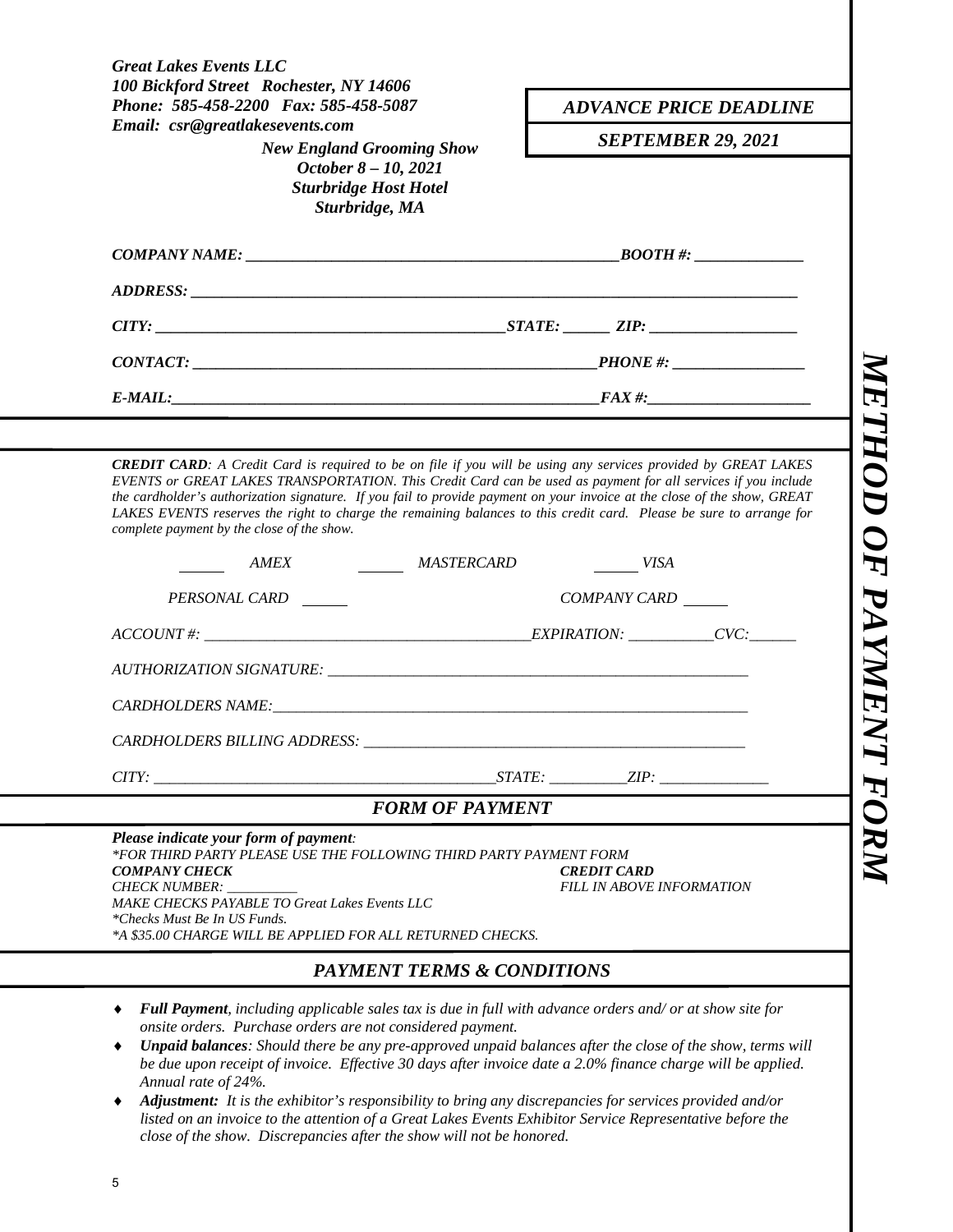> *New England Grooming Show October 8 – 10, 2021 Sturbridge Host Hotel Sturbridge, MA*

*ADVANCE PRICE DEADLINE*

*SEPTEMBER 29, 2021* 

# *THIRD PARTY TERMS*

*Great Lakes Events (GLE) will accept payment from third parties and present invoices at show site for payment provided the following conditions are met:* 

- *The third party payment information completed below must be acceptable to GLE. Also, the credit card information below must be submitted to GLE as a deposit prior to the show. All invoices must be reviewed by the third party on show site. No adjustment will be made after the show closing.*
- *The exhibitor must name items to be billed to the third party. If there is any doubt who is to be invoiced for a service, the exhibiting company will be invoiced. The exhibiting company is ultimately responsible for the payment of all charges. In the event that the named third party does not provide payment of the invoice prior to the last day of the show, charges will revert to the exhibiting company.*
- *The following form is to be completed, signed and returned by both parties by the deadline date indicated at the top of this page. Otherwise, the request will be denied. (GLE reserves the right to deny Third Party Payment terms to any party.*

#### *EXHIBITING COMPANY INFORMATION*

*EXHIBITNG CO. NAME:*  $\blacksquare$ 

*CONTACT: \_\_\_\_\_\_\_\_\_\_\_\_\_\_\_\_\_\_\_\_\_\_\_\_\_\_\_\_\_\_\_\_\_\_\_\_\_\_\_\_\_\_\_\_\_\_\_\_PHONE #: \_\_\_\_\_\_\_\_\_\_\_\_\_\_\_* 

| FURNITURE CARPET MATERIAL HANDLING LABOR TRANSPORTATION ALL            | <b>CIRCLE ITEMS TO BE PAID BY THIRD PARTY</b> |  |  |
|------------------------------------------------------------------------|-----------------------------------------------|--|--|
|                                                                        | THIRD PARTY CREDIT CARD INFORMATION           |  |  |
| ______MASTERCARD ______VISA _______AMEX _______PERSONAL _______COMPANY |                                               |  |  |
| $ACCOUNT\#$ : $CVC$                                                    |                                               |  |  |
|                                                                        |                                               |  |  |
|                                                                        |                                               |  |  |
|                                                                        |                                               |  |  |

THIRD PARTY PAYMENT FORM & TERM! *THIRD PARTY PAYMENT FORM & TERMS*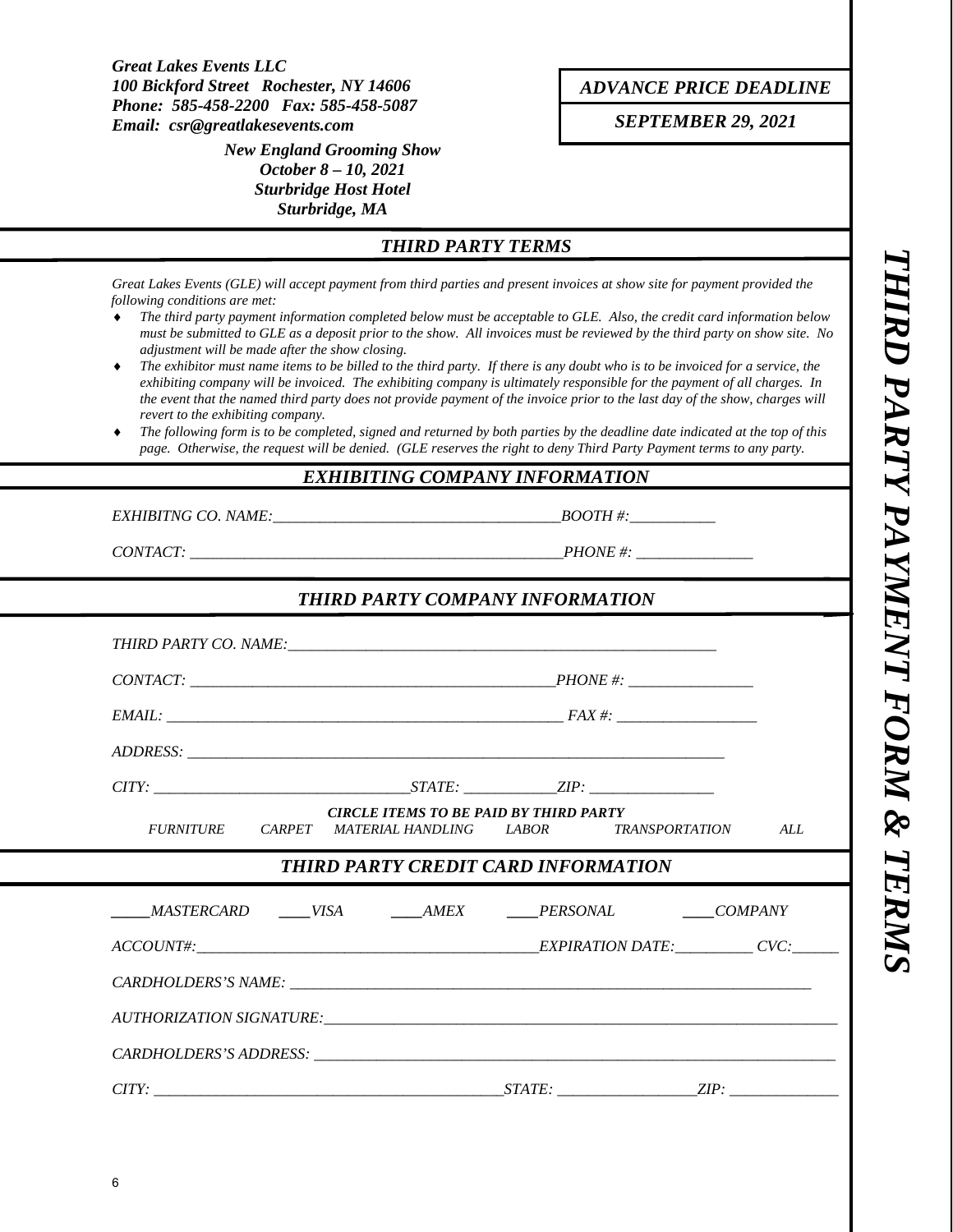

# **ELECTRICAL SERVICE FORM**

Please complete this form and enclose your check or CC authorization for the full amount, payable to the Sturbridge Host Hotel, Attn: Conference Manager. All connections must be made by our electrician. No power will be provided until payment in full is received. All completed forms must be received (5) business days prior to the set-up day of the event. Send to bokelley@sturbirdgehosthotel.com

**A \$40.00 surcharge will be applied to the standard fees listed below to any completed forms arriving less than (5) business days from the event date. A \$75.00 surcharge will be applied to the standard fees listed below to any requests made during the set-up day.**

Questions concerning electrical service should be directed to Bekki OKelley at (508) 347-7393 x 709 bokelley@sturbridgehosthotel.com

| Show Name: The New England Grooming Show Show Dates: 10/7/21 - 10/10/21 Booth Number:                                                                                                                                          |                                                                                                                                                                                                                                                                                                                                                                                                                                                              |                                                                                                                                                                                                                                                                                                                                                                                                                                                                                        |                                                                                                     |                                                                                |  |  |
|--------------------------------------------------------------------------------------------------------------------------------------------------------------------------------------------------------------------------------|--------------------------------------------------------------------------------------------------------------------------------------------------------------------------------------------------------------------------------------------------------------------------------------------------------------------------------------------------------------------------------------------------------------------------------------------------------------|----------------------------------------------------------------------------------------------------------------------------------------------------------------------------------------------------------------------------------------------------------------------------------------------------------------------------------------------------------------------------------------------------------------------------------------------------------------------------------------|-----------------------------------------------------------------------------------------------------|--------------------------------------------------------------------------------|--|--|
|                                                                                                                                                                                                                                |                                                                                                                                                                                                                                                                                                                                                                                                                                                              |                                                                                                                                                                                                                                                                                                                                                                                                                                                                                        |                                                                                                     |                                                                                |  |  |
|                                                                                                                                                                                                                                |                                                                                                                                                                                                                                                                                                                                                                                                                                                              |                                                                                                                                                                                                                                                                                                                                                                                                                                                                                        |                                                                                                     |                                                                                |  |  |
|                                                                                                                                                                                                                                |                                                                                                                                                                                                                                                                                                                                                                                                                                                              |                                                                                                                                                                                                                                                                                                                                                                                                                                                                                        | $\overline{\mathrm{Zip: }}$                                                                         |                                                                                |  |  |
|                                                                                                                                                                                                                                |                                                                                                                                                                                                                                                                                                                                                                                                                                                              |                                                                                                                                                                                                                                                                                                                                                                                                                                                                                        |                                                                                                     |                                                                                |  |  |
| Credit Card #: Card #: Exp. Date: Card #: Exp. Date: Card #: Card #: Card #: Card #: Card #: Card #: Card #: Card #: Card #: Card #: Card #: Card #: Card #: Card #: Card #: Card #: Card #: Card #: Card #: Card #: Card #: C |                                                                                                                                                                                                                                                                                                                                                                                                                                                              |                                                                                                                                                                                                                                                                                                                                                                                                                                                                                        |                                                                                                     |                                                                                |  |  |
|                                                                                                                                                                                                                                |                                                                                                                                                                                                                                                                                                                                                                                                                                                              |                                                                                                                                                                                                                                                                                                                                                                                                                                                                                        |                                                                                                     |                                                                                |  |  |
| <b>DESCRIPTION</b><br>Outlet to 500 watts, 120 volts<br>Outlet to 900 watts, 120 volts<br>Outlet to 1,800 watts, 120 volts                                                                                                     | <b>USAGE PRICE</b><br>\$55.00 per day<br>\$65.00 per day<br>\$100.00 per day                                                                                                                                                                                                                                                                                                                                                                                 | # NEEDED<br>$\frac{1}{\sqrt{1-\frac{1}{2}}}\frac{1}{\sqrt{1-\frac{1}{2}}}\frac{1}{\sqrt{1-\frac{1}{2}}}\frac{1}{\sqrt{1-\frac{1}{2}}}\frac{1}{\sqrt{1-\frac{1}{2}}}\frac{1}{\sqrt{1-\frac{1}{2}}}\frac{1}{\sqrt{1-\frac{1}{2}}}\frac{1}{\sqrt{1-\frac{1}{2}}}\frac{1}{\sqrt{1-\frac{1}{2}}}\frac{1}{\sqrt{1-\frac{1}{2}}}\frac{1}{\sqrt{1-\frac{1}{2}}}\frac{1}{\sqrt{1-\frac{1}{2}}}\frac{1}{\sqrt{1-\frac{1}{2}}}\frac{1}{\sqrt{1-\frac{$<br><u> 1989 - Johann Barbara, martin a</u> | # OF DAYS<br>$-4$<br><u>experience</u> and the control of the control of                            | <b>TOTAL \$</b><br>\$220.00<br><u> 1980 - Johann Barnett, fransk politiker</u> |  |  |
| <b>SINGLE PHASE ** NEMA Number Required</b><br>Outlet to 10 amps, 208/220 volts<br>Outlet to 20 amps, 208/220 volts<br>Outlet to 30 amps, 208/220 volts                                                                        | \$75.00 per day<br>\$75.00 per day<br>\$85.00 per day                                                                                                                                                                                                                                                                                                                                                                                                        | <u> 1989 - Johann Barnett, fransk politiker (</u>                                                                                                                                                                                                                                                                                                                                                                                                                                      | <u> 1980 - Johann Stoff, Amerikaansk politiker (</u><br><u> De Carlos de Carlos de Carlos de Ca</u> |                                                                                |  |  |
| $*NOTE:$                                                                                                                                                                                                                       | Labor and material costs for installation of special circuits is extra.                                                                                                                                                                                                                                                                                                                                                                                      |                                                                                                                                                                                                                                                                                                                                                                                                                                                                                        |                                                                                                     | $F$ ees                                                                        |  |  |
|                                                                                                                                                                                                                                | $\mathbf{a} \cdot \mathbf{b} = \mathbf{b} \cdot \mathbf{c} + \mathbf{c} \cdot \mathbf{c} + \mathbf{c} \cdot \mathbf{c} + \mathbf{c} \cdot \mathbf{c} + \mathbf{c} \cdot \mathbf{c} + \mathbf{c} \cdot \mathbf{c} + \mathbf{c} \cdot \mathbf{c} + \mathbf{c} \cdot \mathbf{c} + \mathbf{c} \cdot \mathbf{c} + \mathbf{c} \cdot \mathbf{c} + \mathbf{c} \cdot \mathbf{c} + \mathbf{c} \cdot \mathbf{c} + \mathbf{c} \cdot \mathbf{c} + \mathbf{c} \cdot \math$ |                                                                                                                                                                                                                                                                                                                                                                                                                                                                                        |                                                                                                     | TOTAL                                                                          |  |  |

*Please specify day, date, and time with number of housemen needed.*

Prices of special services and materials not listed will be given upon receipt of written information.

#### **\*\* NEMA INFORMATION**

On any single 208/220 volt circuits, specify whether a neutral is needed. Also, specify type plus NEMA NUMBER or whether a direct hook-up is needed. If a plug-in type is needed and you are not sure of the type of female receptacle, bring a female receptacle with your equipment.

The following current is available: 120 volts single and 208/220 volts, all 60 cycle A.C. All equipment must be properly tagged and wired with complete information as to type of current, voltage, amperage, phase, horsepower, etc. Overloading and over-current are your responsibility.

**Please note:** For outside line telephone connections please call VERIZON at 1-800-941-9900 (Allow for a 3- day advance notice)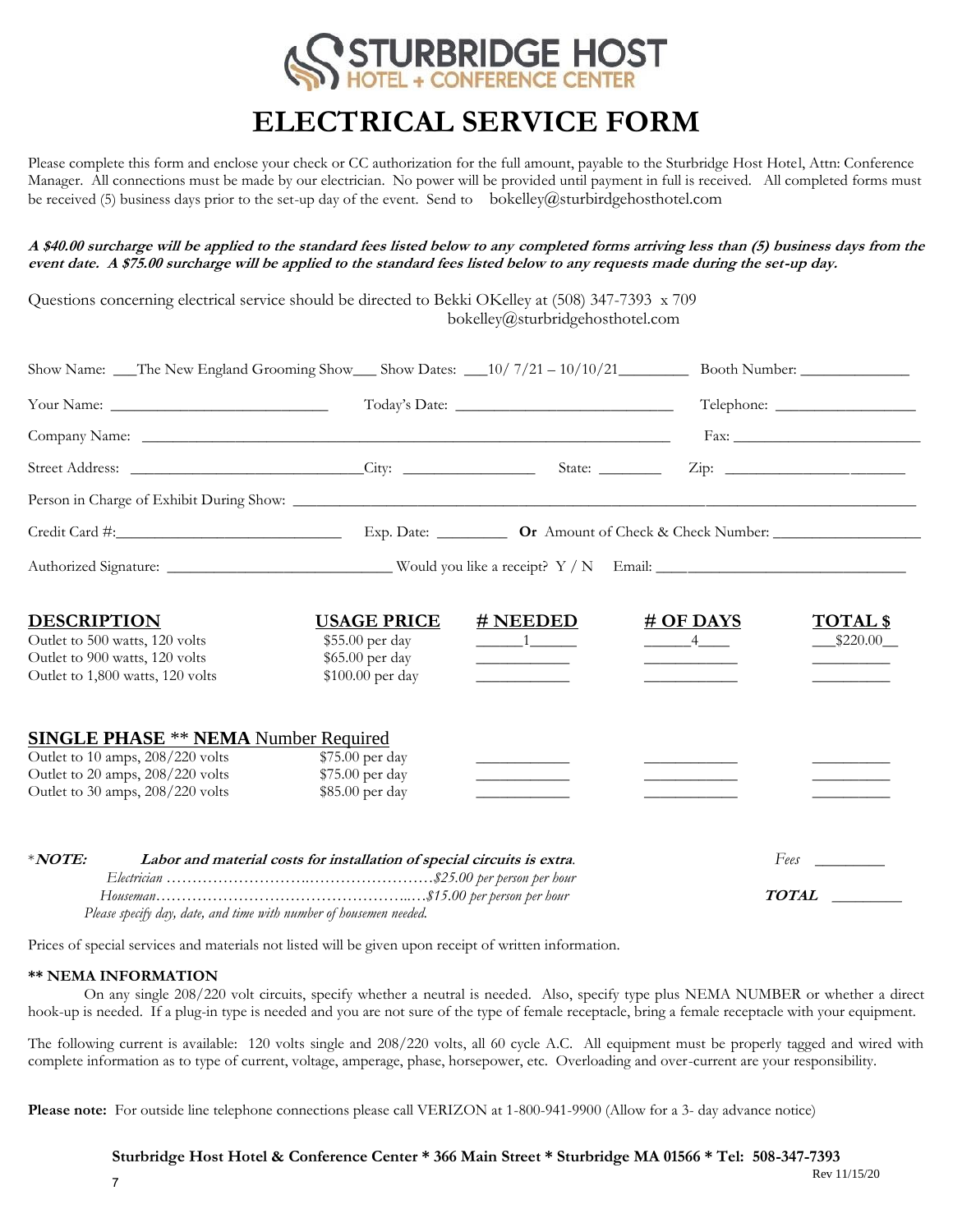| Phone: 585-458-2200 Fax: 585-458-5087<br>Email: csr@greatlakesevents.com                                                                                                     | <b>ADVANCE PRICE DEADLINE</b><br><b>SEPTEMBER 29, 2021</b><br>THIS FORM MUST ACCOMPANY<br>THE METHOD OF PAYMENT FORM |  |  |
|------------------------------------------------------------------------------------------------------------------------------------------------------------------------------|----------------------------------------------------------------------------------------------------------------------|--|--|
| <b>New England Grooming Show</b>                                                                                                                                             |                                                                                                                      |  |  |
| October 8 - 10, 2021<br><b>Sturbridge Host Hotel</b><br>Sturbridge, MA                                                                                                       |                                                                                                                      |  |  |
| COMPANY:                                                                                                                                                                     | $\angle BOOTH \#:$                                                                                                   |  |  |
| CONTACT:                                                                                                                                                                     |                                                                                                                      |  |  |
| <b>RECAP OF SERVICES ORDERED</b><br>Payment is due upon ordering                                                                                                             |                                                                                                                      |  |  |
| <b>Taxable Items:</b>                                                                                                                                                        | <b>Order Totals:</b>                                                                                                 |  |  |
| Furniture & Skirting                                                                                                                                                         | $\frac{\mathcal{S}}{\mathcal{S}}$                                                                                    |  |  |
| <b>Additional Items</b>                                                                                                                                                      | $\mathcal{S}$                                                                                                        |  |  |
| Carpet                                                                                                                                                                       |                                                                                                                      |  |  |
| Installation Labor & Equipment                                                                                                                                               |                                                                                                                      |  |  |
| Dismantle Equipment Only                                                                                                                                                     |                                                                                                                      |  |  |
| Taxable Subtotal:                                                                                                                                                            |                                                                                                                      |  |  |
| <b>6.25%</b> State Sales Tax:                                                                                                                                                |                                                                                                                      |  |  |
| If your order is <b>tax exempt</b> , please forward a copy of your tax-exempt certificate with<br>your order for the state in which services will be used.<br>Taxable Total: | \$                                                                                                                   |  |  |
| <b>Non-Taxable Items:</b>                                                                                                                                                    |                                                                                                                      |  |  |
|                                                                                                                                                                              | <b>Order Totals:</b>                                                                                                 |  |  |
|                                                                                                                                                                              |                                                                                                                      |  |  |
| Dismantle Labor Only                                                                                                                                                         |                                                                                                                      |  |  |
| <b>Material Handling</b><br>Non-Taxable Total:                                                                                                                               |                                                                                                                      |  |  |

*Electric Service is ordered through Sturbridge Host Hotel Return completed form directly to the facility*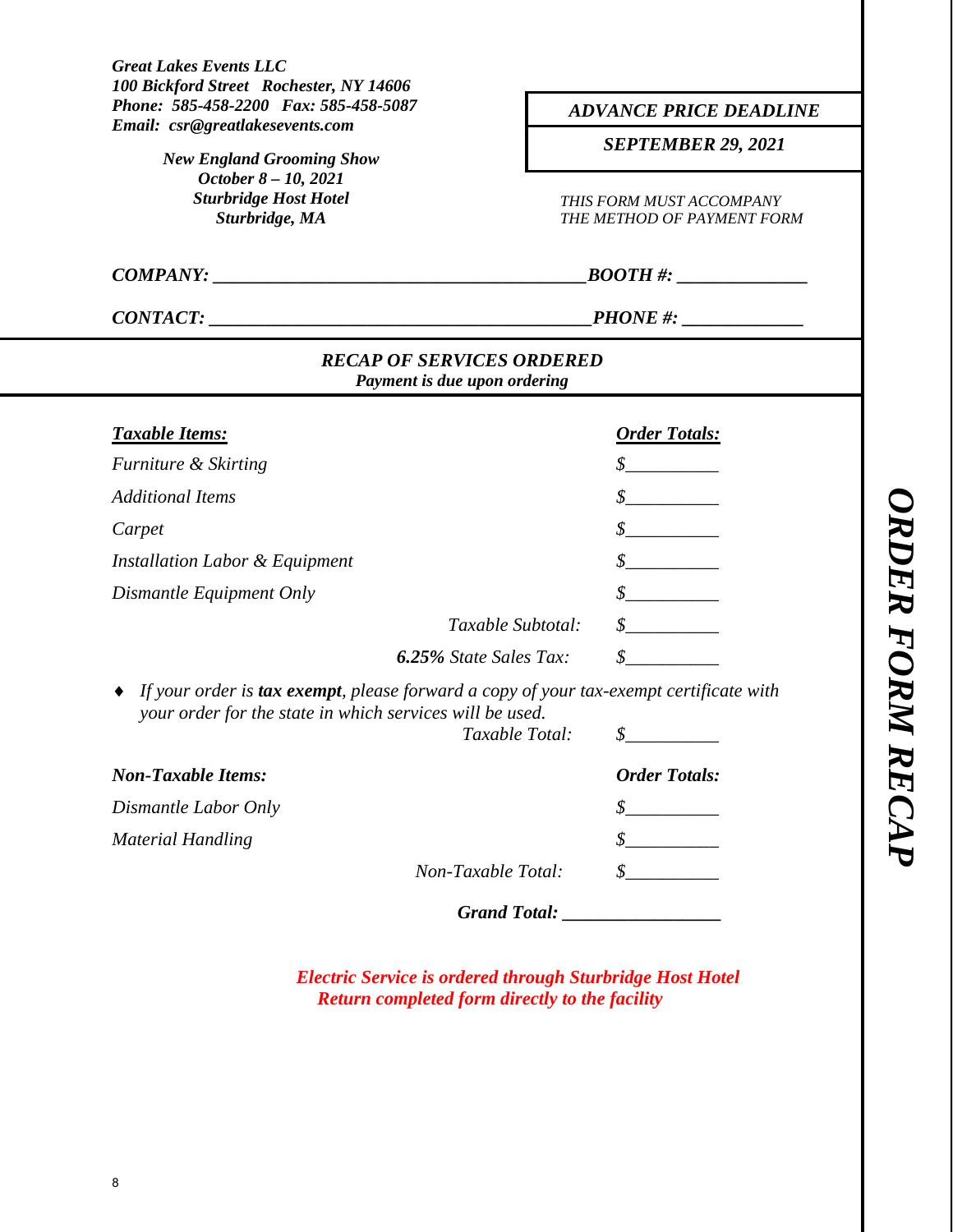| <b>Great Lakes Events LLC</b><br>100 Bickford Street Rochester, NY 14606                                     |                                                                              |                                                                     |                           |     |                                                                         |                                                                                      |                                                            |              |  |
|--------------------------------------------------------------------------------------------------------------|------------------------------------------------------------------------------|---------------------------------------------------------------------|---------------------------|-----|-------------------------------------------------------------------------|--------------------------------------------------------------------------------------|------------------------------------------------------------|--------------|--|
| Phone: 585-458-2200 Fax: 585-458-5087<br>Email: csr@greatlakesevents.com<br><b>New England Grooming Show</b> |                                                                              |                                                                     |                           |     | <b>ADVANCE PRICE DEADLINE</b><br><b>SEPTEMBER 29, 2021</b>              |                                                                                      |                                                            |              |  |
|                                                                                                              | October 8 - 10, 2021<br><b>Sturbridge Host Hotel</b><br>Sturbridge, MA       |                                                                     |                           |     |                                                                         | THIS FORM MUST ACCOMPANY<br>THE METHOD OF PAYMENT FORM                               |                                                            |              |  |
| COMPANY:                                                                                                     |                                                                              |                                                                     |                           |     |                                                                         | _BOOTH #: ____________________                                                       |                                                            |              |  |
| $PHONE$ #: $\qquad \qquad$<br>CONTACT:                                                                       |                                                                              |                                                                     |                           |     |                                                                         |                                                                                      |                                                            |              |  |
|                                                                                                              |                                                                              |                                                                     |                           |     |                                                                         | <b>SKIRTED DISPLAY TABLES 30" HIGH BY 24" WIDE</b>                                   |                                                            |              |  |
| <b>CIRCLE COLOR: BLACK</b>                                                                                   |                                                                              | <b>BLUE</b>                                                         | <b>RED</b>                |     | <b>WHITE</b>                                                            | <b>GREEN</b>                                                                         |                                                            |              |  |
|                                                                                                              | <b>GRAY</b>                                                                  | <b>BURGUNDY</b>                                                     | <b>TEAL</b>               |     | <b>PURPLE</b>                                                           | <b>GOLD</b>                                                                          |                                                            |              |  |
| <i>OTY</i>                                                                                                   | <b>ITEM</b>                                                                  | <b>ADVANCE</b><br><b>PRICE</b>                                      |                           |     | <b>AFTER</b><br><b>DEADLINE</b>                                         | <b>TOTAL</b>                                                                         |                                                            |              |  |
|                                                                                                              | 4' Skirted<br>6' Skirted                                                     | 72.00<br>88.00                                                      |                           |     | 89.00<br>110.00                                                         |                                                                                      |                                                            |              |  |
|                                                                                                              | 8' Skirted<br>4 <sup>TH</sup> Side Skirted                                   | 99.00<br>20.00                                                      |                           |     | 121.00<br>27.00                                                         |                                                                                      |                                                            |              |  |
|                                                                                                              |                                                                              |                                                                     |                           |     |                                                                         | SKIRTED DISPLAY TABLES 42" HIGH BY 24" WIDE                                          |                                                            |              |  |
| CIRCLE COLOR: BLACK                                                                                          | <b>GRAY</b>                                                                  | <b>BLUE</b><br><b>BURGUNDY</b>                                      | <b>RED</b><br><b>TEAL</b> |     | <b>WHITE</b><br><b>PURPLE</b>                                           | <b>GREEN</b><br><b>GOLD</b>                                                          |                                                            |              |  |
| <b>OTY</b>                                                                                                   | <b>ITEM</b>                                                                  | <b>ADVANCE</b>                                                      |                           |     | <b>AFTER</b>                                                            | <b>TOTAL</b>                                                                         |                                                            |              |  |
|                                                                                                              | 4' Skirted                                                                   | <b>PRICE</b><br>94.00                                               |                           |     | <b>DEADLINE</b><br>116.00                                               |                                                                                      |                                                            |              |  |
|                                                                                                              | 6' Skirted                                                                   | 105.00                                                              |                           |     | 127.00                                                                  |                                                                                      |                                                            |              |  |
|                                                                                                              | 8' Skirted<br>$4TH$ Side Skirted                                             | 116.00<br>25.00                                                     |                           |     | 138.00<br>33.00                                                         |                                                                                      |                                                            |              |  |
|                                                                                                              | <b>CHAIRS</b>                                                                |                                                                     |                           |     |                                                                         | <b>ROUND TABLES</b>                                                                  |                                                            |              |  |
| QTY<br><b>ITEM</b><br><b>Folding Chair</b><br>Straight Chair<br>Arm Chair<br>Bar Stool w/Back                | <b>ADVANCE</b><br><b>PRICE</b><br>12.00<br>31.00<br>43.00<br>50.00           | <b>AFTER</b><br><b>DEADLINE</b><br>15.00<br>40.00<br>56.00<br>64.00 | <b>TOTAL</b>              | QTY | <b>ITEM</b><br>36" Round<br>w/ black spandex cover<br>42" High Cocktail | <b>ADVANCE</b><br><b>PRICE</b><br>88.00<br>61.00<br>w/ black spandex cover           | <b>AFTER</b><br><b>DEADLINE</b><br>116.00<br>79.00         | <b>TOTAL</b> |  |
|                                                                                                              | <b>UNSKIRTED 30"HIGH TABLES</b>                                              |                                                                     |                           |     |                                                                         | <b>UNSKIRTED 42"HIGH TABLES</b>                                                      |                                                            |              |  |
| QTY<br><b>ITEM</b><br>$4^{\prime}$<br>$6^{\prime}$<br>8'                                                     | <b>ADVANCE</b><br><b>PRICE</b><br><b>DEADLINE</b><br>43.00<br>48.00<br>55.00 | <b>TOTAL</b><br><b>AFTER</b><br>55.00<br>61.00<br>67.00             |                           | QTY | <b>ITEM</b><br>4'<br>$6^{\prime}$<br>8'                                 | <b>ADVANCE</b><br><b>PRICE</b><br>55.00<br>67.00<br>73.00<br>61.00<br>67.00<br>79.00 | <b>AFTER</b><br><b>TOTAL</b><br><b>DEADLINE</b>            |              |  |
|                                                                                                              | <b>TABLE SKIRTS ONLY</b>                                                     |                                                                     |                           |     |                                                                         | <b>SPECIAL DRAPING</b>                                                               |                                                            |              |  |
| CIRCLE COLOR: BLACK                                                                                          | <b>GRAY</b>                                                                  | <b>BLUE</b><br><b>BURGUNDY</b>                                      | RED<br><b>TEAL</b>        |     | <b>WHITE</b><br><b>PURPLE</b>                                           | <b>GREEN</b><br><b>GOLD</b>                                                          |                                                            |              |  |
| QTY<br><b>ITEM</b><br>30"H                                                                                   | <b>ADVANCE</b><br><b>AFTER</b><br><b>PRICE</b><br><b>DEADLINE</b><br>36.00   | <b>TOTAL</b><br>43.00                                               |                           | QTY | <b>ITEM</b><br>3' H SIDE DRAPE                                          | <b>ADVANCE</b><br><b>PRICE</b><br>$4.00$ LF.                                         | <b>AFTER</b><br><b>TOTAL</b><br><b>DEADLINE</b><br>5.00 LF |              |  |
| 42"H                                                                                                         | 43.00                                                                        | 48.00                                                               |                           |     |                                                                         | 8' H BACK DRAPE 6.00 LF.                                                             | 7.00 LF                                                    |              |  |

**FURNITURE & SKIRTING** *FURNITURE & SKIRTING* 

*Please enter total on Order Form Recap Sheet*

*Furniture & Skirting Total = \$\_\_\_\_\_\_\_\_\_\_\_\_\_\_\_\_\_\_\_\_\_Taxable Service*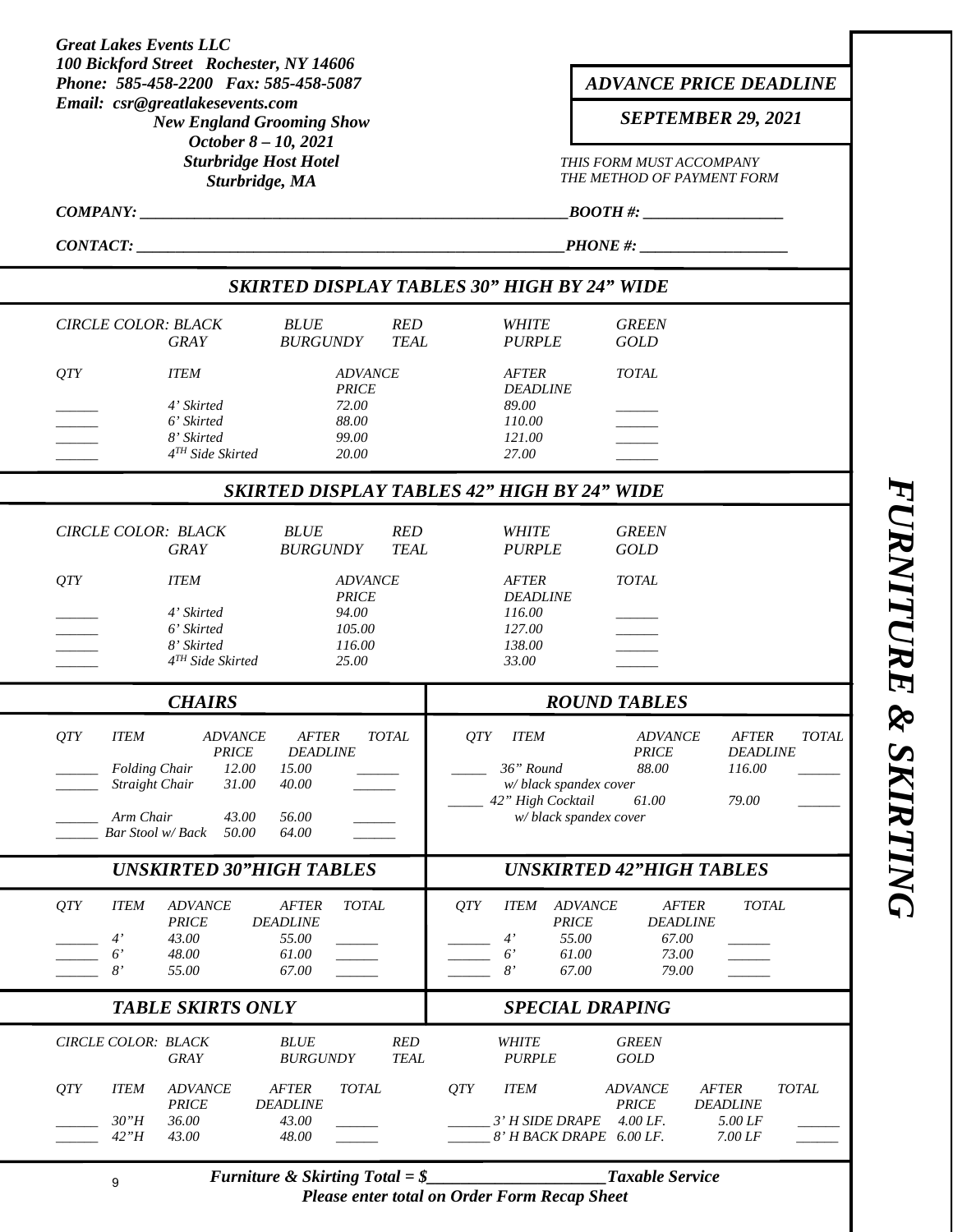*Great Lakes Events LLC 100 Bickford Street Rochester, NY 14606 Phone: 585-458-2200 Fax: 585-458-5087 Email: csr@greatlakesevents.com THIS FORM MUST ACCOMPANY THE METHOD OF PAYMENT FORM*  $\textit{COMPANY:}$   $\textit{BOOTH}\,\textit{#:}$ *CONTACT: CONTACT: PHONE #: ACCESSORIES QTY DESCRIPTION ADVANCE AFTER TOTAL PRICE DEADLINE Wastebasket*  $$ 10.00 \t $ 12.00$ *\_\_\_\_\_\_\_ Bag stand \$ 25.00 \$ 35.00 \_\_\_\_\_\_\_ \_\_\_\_\_\_\_ Easel \$ 25.00 \$ 35.00 \_\_\_\_\_\_\_ Free Standing Literature Stand*  $$50.00$   $$66.00$ *Chrome Stanchion*  $$30.00$   $$40.00$ *Roping (8' Sections)*  $$30.00$   $$40.00$ 22" *x* 28" Sign Frame \$ 37.00 \$ 48.00  *PEGBOARDS & TACKBOARDS QTY DESCRIPTION ADVANCE AFTER TOTAL PRICE DEADLINE \_\_\_\_\_\_\_ 4' X 8' Horizontal Pegboard \$ 127.00 \$ 165.00 \_\_\_\_\_\_\_ \_\_\_\_\_\_\_ 4' x 8' Horizontal Tackboard \$ 127.00 \$ 165.00 \_\_\_\_\_\_\_ 3' x 8' Vertical Pegboard*  $$ 127.00$   $$ 165.00$ *\_\_\_\_\_\_\_ 3' x 8' Velcro Panels (Single Side) \$ 193.00 \$ 250.00 \_\_\_\_\_\_\_ \_\_\_\_\_\_\_ 3' x 8' Velcro Panels (Double Side) \$ 248.00 \$ 322.00 \_\_\_\_\_\_\_ CABINETS & SHOWCASES QTY DESCRIPTION ADVANCE AFTER TOTAL PRICE DEADLINE White Locking Cabinet*  $$ 121.00$   $$ 151.00$  *(22" W x 42"L x 42"H) Standard Locking Showcase*  $$ 209.00$   $$ 261.00$  *(22"W x 62"L x 40"H) \_\_\_\_\_\_\_ Standard Lit Locking Showcase \$ 231.00 \$ 289.00 \_\_\_\_\_\_\_ (Electric service not included) Mini Locking Showcase*  $$ 127.00$   $$ 158.00$  *(22"W x 40"L x 40"H) Mini Lit Locking Showcase*  $$ 143.00$   $$ 179.00$  *(Electric service not included) ADVANCE PRICE DEADLINE SEPTEMBER 29, 2021 New England Grooming Show October 8 – 10, 2021 Sturbridge Host Hotel Sturbridge, MA* 

> *Additional Items Total = \$\_\_\_\_\_\_\_\_\_\_\_\_Taxable Service Please enter total on Order Forms Recap Sheet*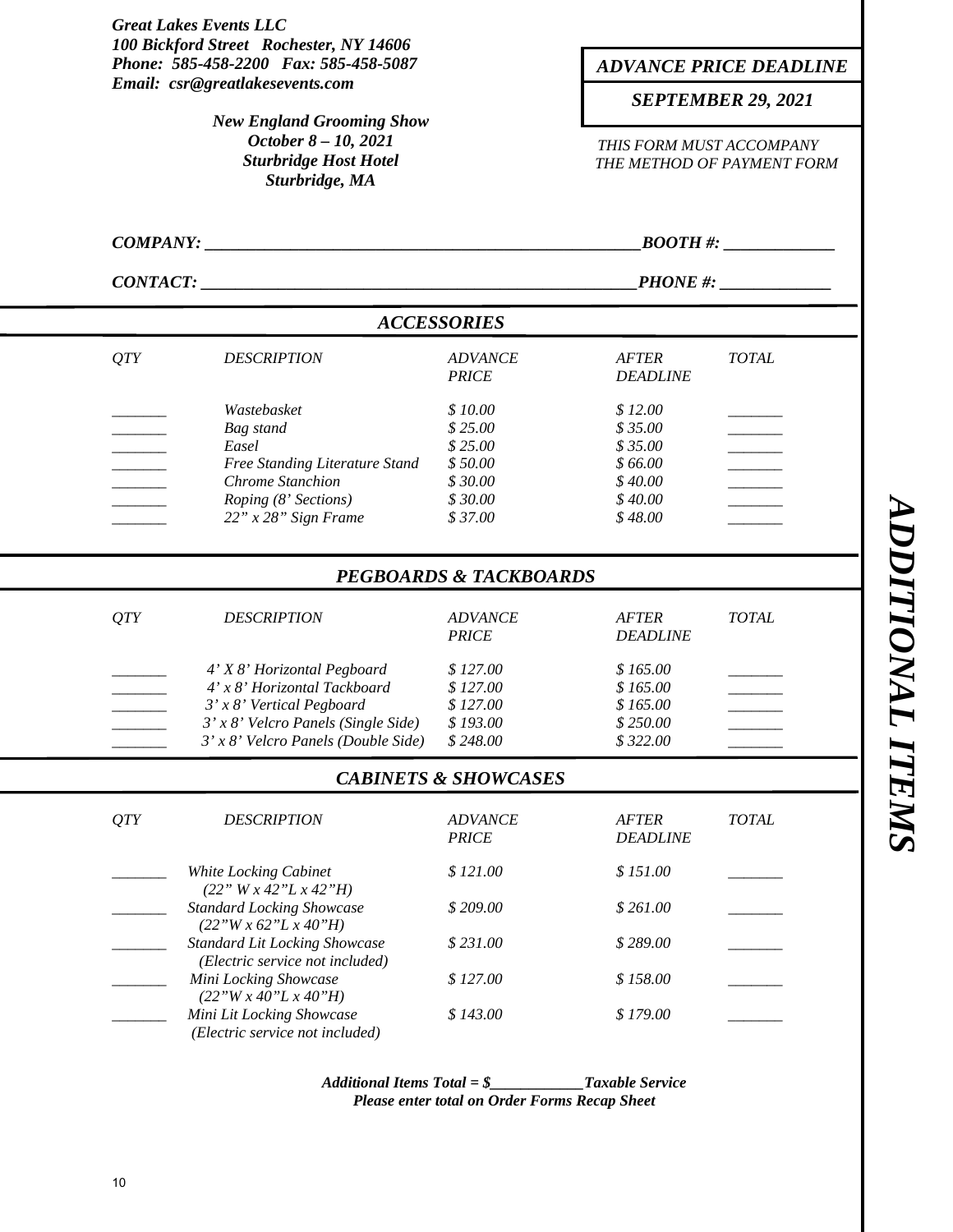|                                      | Phone: 585-458-2200 Fax: 585-458-5087<br>Email: csr@greatlakesevents.com |                                                                        | <b>ADVANCE PRICE DEADLINE</b>                          |                                                                                                                                                                            |                                 |                                                                                                         |  |  |
|--------------------------------------|--------------------------------------------------------------------------|------------------------------------------------------------------------|--------------------------------------------------------|----------------------------------------------------------------------------------------------------------------------------------------------------------------------------|---------------------------------|---------------------------------------------------------------------------------------------------------|--|--|
|                                      | <b>New England Grooming Show</b>                                         |                                                                        | <b>SEPTEMBER 29, 2021</b>                              |                                                                                                                                                                            |                                 |                                                                                                         |  |  |
|                                      |                                                                          | October 8 - 10, 2021<br><b>Sturbridge Host Hotel</b><br>Sturbridge, MA | THIS FORM MUST ACCOMPANY<br>THE METHOD OF PAYMENT FORM |                                                                                                                                                                            |                                 |                                                                                                         |  |  |
|                                      |                                                                          |                                                                        |                                                        |                                                                                                                                                                            | $\textit{BOOTH #:}\$            |                                                                                                         |  |  |
|                                      |                                                                          |                                                                        | CONTACT:                                               | $PHONE$ #: $\qquad \qquad$                                                                                                                                                 |                                 |                                                                                                         |  |  |
|                                      |                                                                          |                                                                        | <b>STANDARD BOOTH CARPET</b>                           | Exact color match is not guaranteed for basic booth carpets ordered in multiple of two or more.<br>The following prices include delivery, labor, carpet tape, and removal. |                                 |                                                                                                         |  |  |
|                                      |                                                                          |                                                                        |                                                        | Your carpet order can not be processed without a color selection.                                                                                                          |                                 |                                                                                                         |  |  |
|                                      | <b>CIRCLE COLOR CHOICE:</b>                                              |                                                                        |                                                        |                                                                                                                                                                            |                                 |                                                                                                         |  |  |
|                                      | <b>BLUE</b>                                                              | <b>GRAY</b>                                                            | <b>BLACK</b>                                           | <b>HUNTER GREEN</b>                                                                                                                                                        |                                 | <b>RED</b>                                                                                              |  |  |
| QTY                                  | <b>ITEM</b>                                                              |                                                                        | <b>ADVANCE</b><br><b>PRICE</b>                         |                                                                                                                                                                            | <b>DEADLINE</b>                 | <b>TOTAL</b>                                                                                            |  |  |
|                                      | 9'X10'                                                                   |                                                                        | 121.00                                                 |                                                                                                                                                                            | 145.00                          |                                                                                                         |  |  |
|                                      | 9'X20'                                                                   |                                                                        | 224.00                                                 |                                                                                                                                                                            | 278.00                          |                                                                                                         |  |  |
| 9'X30'<br>327.00<br>9'X40'<br>429.00 |                                                                          |                                                                        | 411.00<br>545.00                                       |                                                                                                                                                                            |                                 |                                                                                                         |  |  |
|                                      |                                                                          |                                                                        | <b>CUT AND LAY CARPET</b>                              | The following prices include: Matching dye lot, delivery, laying, cutting, taping, and removal.                                                                            |                                 |                                                                                                         |  |  |
|                                      | <b>CIRCLE COLOR CHOICE:</b>                                              |                                                                        |                                                        |                                                                                                                                                                            |                                 |                                                                                                         |  |  |
|                                      | <b>BLUE</b>                                                              | <b>GRAY</b>                                                            | <b>BLACK</b>                                           | <b>HUNTER GREEN</b>                                                                                                                                                        |                                 | <b>RED</b>                                                                                              |  |  |
|                                      |                                                                          | <b>ADVANCE</b><br><b>PRICE</b>                                         | <b>TOTAL</b>                                           | <b>AFTER</b><br><b>DEADLINE</b>                                                                                                                                            |                                 |                                                                                                         |  |  |
|                                      |                                                                          |                                                                        |                                                        |                                                                                                                                                                            |                                 |                                                                                                         |  |  |
|                                      |                                                                          |                                                                        | <b>MISCELLANEOUS</b>                                   |                                                                                                                                                                            |                                 |                                                                                                         |  |  |
|                                      | <b>ITEM</b>                                                              |                                                                        | <b>ADVANCE</b><br><b>PRICE</b>                         |                                                                                                                                                                            | <b>AFTER</b><br><b>DEADLINE</b> | <b>TOTAL</b>                                                                                            |  |  |
|                                      |                                                                          |                                                                        |                                                        |                                                                                                                                                                            |                                 | Carpet Padding: ______ft. x ____ft. = ______ sq. ft. x \$1.25 sq. ft. $OR$ \$1.50 sq. ft. = ___________ |  |  |
|                                      |                                                                          |                                                                        |                                                        |                                                                                                                                                                            |                                 |                                                                                                         |  |  |

*Carpet Total = \$\_\_\_\_\_\_\_\_\_\_\_\_\_ Taxable Service Please enter total on Order Forms Recap Sheet*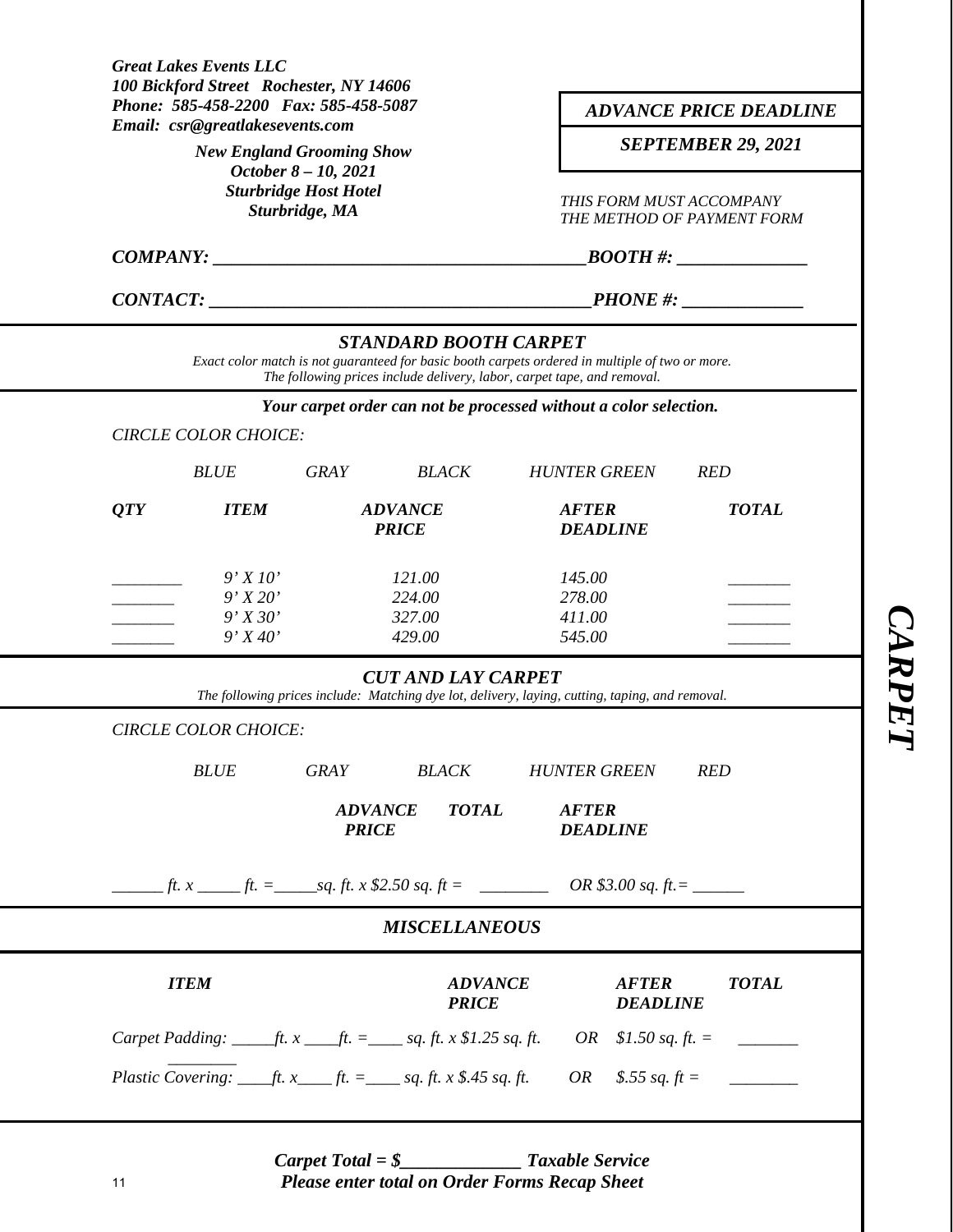*INSTALLATION & DISMANTLE LABOR*  NSTALLATION & DISMANTLE LABOR

*Great Lakes Events LLC 100 Bickford Street Rochester, NY 14606 Phone: 585-458-2200 Fax: 585-458-5087 Email: csr@greatlakesevents.com* 

*New England Grooming Show October 8 – 10, 2021 Sturbridge Host Hotel Sturbridge, MA* 

*COMPANY:*  $\blacksquare$ 

*CONTACT: \_\_\_\_\_\_\_\_\_\_\_\_\_\_\_\_\_\_\_\_\_\_\_\_\_\_\_\_\_\_\_\_\_\_\_\_\_\_\_\_\_\_\_\_\_\_\_\_\_PHONE #: \_\_\_\_\_\_\_\_\_\_\_\_\_\_\_*

#### *LABOR FUNCTIONS & RATES*

*LABOR FUNCTIONS: Install, dismantle, unskid, reskid, unpack, and repack displays as well as positioning of machinery.* 

*LABOR RATES: One hour minimum charge per person* 

*Straight Time: 8:00 A.M. – 4:00 P.M Monday through Friday…………………….……………………\$52.00 /hr. Overtime: 4:00 P.M. – 12:00 A.M. Monday through Friday, 8:00 A.M. – 12:00 A.M. Saturday….…\$78.00 /hr Double Time: 12:00 A.M. – 8:00 A.M. Monday through Saturday, and all hours on Sunday………..\$104.00 /hr Banding Service Available @ \$35.00 per skid Shrink Wrap Service Available @ \$25.00 per skid* 

*For labor cancellations there is a one hour, one person charge applied to all orders that are not cancelled 24 hours prior to scheduled start time. This applies to Exhibitor and Great Lakes Events supervision.* 

*INSTALLATION & DISMANTLE WITH GREAT LAKES SUPERVISION* 

*Exhibits are installed prior to Exhibitor's arrival and dismantle after Exhibitor's departure under the direction of Great Lakes Event's I & D Supervisor. When requesting this service, send set-up instructions and packing list. Please calculate the hourly rate plus 30% Supervision Charge/Minimum \$30.00.*

| <i>NUMBER</i><br>OF MEN                        | $(APPROX.)$ $HOURS$ | HOURS TOTAL RATE | TOTAL | (Minimum \$30.00) | 30% supervision TOTAL COST |
|------------------------------------------------|---------------------|------------------|-------|-------------------|----------------------------|
|                                                |                     |                  |       |                   |                            |
| EQUIPMENT TYPE: COST: PLUS LABOR: = = = TOTAL: |                     |                  |       |                   |                            |
|                                                |                     |                  |       |                   |                            |
|                                                |                     |                  |       |                   |                            |
|                                                |                     |                  |       |                   |                            |
| DATE: TIME: WORK TO BE DONE:                   |                     |                  |       |                   |                            |

#### *SUPERVISION FORM REQUIRED*

#### *INSTALLATION & DISMANTLE WITH EXHIBITOR SUPERVISION*

*Supervisor must check in at the Great Lakes Events Exhibitor Service Center to pick up laborers. When work is complete, supervisor must return to service center to release laborers. Start time in only guaranteed when labor is requested at 8:00 A.M., unless the official set up time begins later in the day.* 

|                                                                                                               | <i>NUMBER</i> | <i>HOURS</i><br>OF MEN (APPROX.) HOURS                                           | <i>TOTAL</i> | <i>RATE</i> | TOTAL |
|---------------------------------------------------------------------------------------------------------------|---------------|----------------------------------------------------------------------------------|--------------|-------------|-------|
| <i>INSTALL:</i>                                                                                               |               | $x \sim$ $x \sim$ $=$                                                            |              |             |       |
|                                                                                                               |               |                                                                                  |              |             |       |
|                                                                                                               |               |                                                                                  |              |             |       |
| $DISMANTLE:$ $x =$ $y =$ $x =$ $y =$ $x =$ $y =$ $y =$ $z =$ $z =$ $z =$                                      |               |                                                                                  |              |             |       |
| DATE: TIME: WORK TO BE DONE:                                                                                  |               |                                                                                  |              |             |       |
| EQUIPMENT TYPE: _____________________COST: _______________PLUS LABOR: __________=TOTAL: _____________________ |               |                                                                                  |              |             |       |
| BANDING: NUMBER OF SKIDS @ 35.00 EACH:                                                                        |               |                                                                                  |              |             |       |
| SHRINK WRAP: NUMBER OF SKIDS @ 25.00 EACH                                                                     |               |                                                                                  |              |             |       |
|                                                                                                               |               | <b>Installation &amp; Dismantle Total: \$</b> Taxable Service with exception of: |              |             |       |

*Dismantle Labor is non-taxable (equipment taxable)*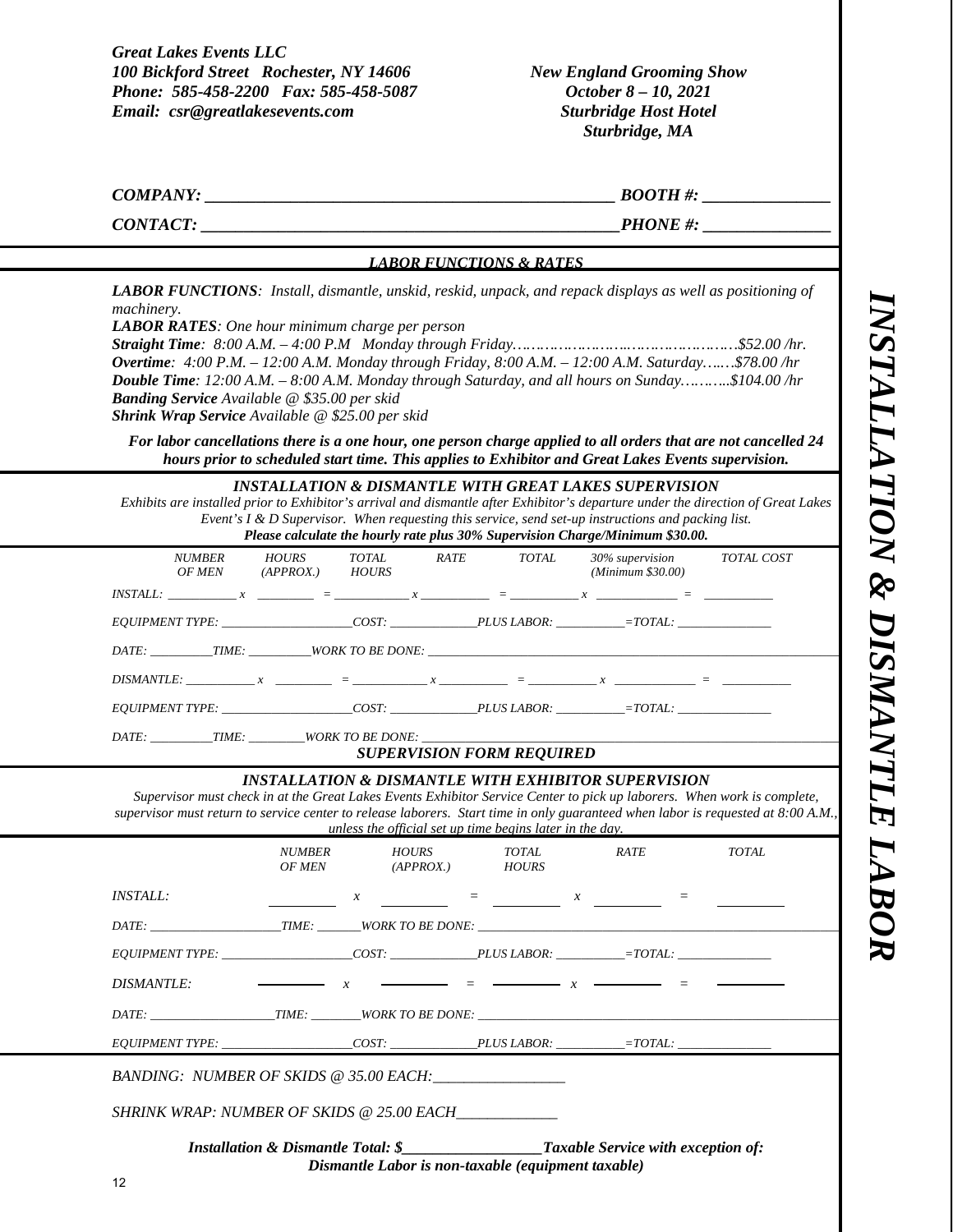| <b>New England Grooming Show</b><br>October 8 - 10, 2021<br>This form must be completed if using any labor services<br><b>Sturbridge Host Hotel</b><br>supervised by Great Lakes Events<br>Sturbridge, MA<br>$COMPANY: \_\_\_\_\_\_\_\_$<br>PHONE #:_________________________WEEKEND/AFTER HOURS PHONE #:___________________<br><b>INBOUND SHIPPING INFORMATION</b><br>Shipment 1:<br>Shipment 2:<br>Shipment 3:<br><b>UTILITY INFORMATION</b><br>Please send electrical order forms and drawings directly to the official electrical contractor.<br>Did you order telephone service? _____________<br>Please send telephone order forms and drawings directly to the official telephone contractor.<br><b>SET - UP INSTRUCTIONS</b><br><b>OUTBOUND SHIPPING INFORMATION</b><br>$Consider to: \_$<br>City: $\frac{\text{City:}}{\text{Method of shipping:}}$ $\frac{\text{Sitate:}}{\text{O} \text{Next Day}}$ $\frac{\text{Zip:}}{\text{O} \text{?}} \frac{\text{Zip:}}{\text{O} \text{?}} \frac{\text{Zip:}}{\text{O} \text{?}} \frac{\text{Div:}}{\text{O} \text{?}}$<br>$\supset$ Other<br>$\bigcirc$ Motor Freight $\bigcirc$ Van Line | <b>Great Lakes Events LLC</b><br>100 Bickford Street Rochester, NY 14606<br>Phone: 585-458-2200 Fax: 585-458-5087 |  |
|---------------------------------------------------------------------------------------------------------------------------------------------------------------------------------------------------------------------------------------------------------------------------------------------------------------------------------------------------------------------------------------------------------------------------------------------------------------------------------------------------------------------------------------------------------------------------------------------------------------------------------------------------------------------------------------------------------------------------------------------------------------------------------------------------------------------------------------------------------------------------------------------------------------------------------------------------------------------------------------------------------------------------------------------------------------------------------------------------------------------------------------------|-------------------------------------------------------------------------------------------------------------------|--|
|                                                                                                                                                                                                                                                                                                                                                                                                                                                                                                                                                                                                                                                                                                                                                                                                                                                                                                                                                                                                                                                                                                                                             | Email: csr@greatlakesevents.com                                                                                   |  |
|                                                                                                                                                                                                                                                                                                                                                                                                                                                                                                                                                                                                                                                                                                                                                                                                                                                                                                                                                                                                                                                                                                                                             |                                                                                                                   |  |
|                                                                                                                                                                                                                                                                                                                                                                                                                                                                                                                                                                                                                                                                                                                                                                                                                                                                                                                                                                                                                                                                                                                                             |                                                                                                                   |  |
|                                                                                                                                                                                                                                                                                                                                                                                                                                                                                                                                                                                                                                                                                                                                                                                                                                                                                                                                                                                                                                                                                                                                             |                                                                                                                   |  |
|                                                                                                                                                                                                                                                                                                                                                                                                                                                                                                                                                                                                                                                                                                                                                                                                                                                                                                                                                                                                                                                                                                                                             |                                                                                                                   |  |
|                                                                                                                                                                                                                                                                                                                                                                                                                                                                                                                                                                                                                                                                                                                                                                                                                                                                                                                                                                                                                                                                                                                                             |                                                                                                                   |  |
|                                                                                                                                                                                                                                                                                                                                                                                                                                                                                                                                                                                                                                                                                                                                                                                                                                                                                                                                                                                                                                                                                                                                             |                                                                                                                   |  |
|                                                                                                                                                                                                                                                                                                                                                                                                                                                                                                                                                                                                                                                                                                                                                                                                                                                                                                                                                                                                                                                                                                                                             |                                                                                                                   |  |
|                                                                                                                                                                                                                                                                                                                                                                                                                                                                                                                                                                                                                                                                                                                                                                                                                                                                                                                                                                                                                                                                                                                                             |                                                                                                                   |  |
|                                                                                                                                                                                                                                                                                                                                                                                                                                                                                                                                                                                                                                                                                                                                                                                                                                                                                                                                                                                                                                                                                                                                             |                                                                                                                   |  |
|                                                                                                                                                                                                                                                                                                                                                                                                                                                                                                                                                                                                                                                                                                                                                                                                                                                                                                                                                                                                                                                                                                                                             |                                                                                                                   |  |
|                                                                                                                                                                                                                                                                                                                                                                                                                                                                                                                                                                                                                                                                                                                                                                                                                                                                                                                                                                                                                                                                                                                                             |                                                                                                                   |  |
|                                                                                                                                                                                                                                                                                                                                                                                                                                                                                                                                                                                                                                                                                                                                                                                                                                                                                                                                                                                                                                                                                                                                             |                                                                                                                   |  |
|                                                                                                                                                                                                                                                                                                                                                                                                                                                                                                                                                                                                                                                                                                                                                                                                                                                                                                                                                                                                                                                                                                                                             |                                                                                                                   |  |
|                                                                                                                                                                                                                                                                                                                                                                                                                                                                                                                                                                                                                                                                                                                                                                                                                                                                                                                                                                                                                                                                                                                                             |                                                                                                                   |  |
| Great Lakes Transportation invites you to check our service and rates for outbound shipping.                                                                                                                                                                                                                                                                                                                                                                                                                                                                                                                                                                                                                                                                                                                                                                                                                                                                                                                                                                                                                                                |                                                                                                                   |  |

LABOR SUPERVISION *LABOR SUPERVISION LABOR SUPERVISION*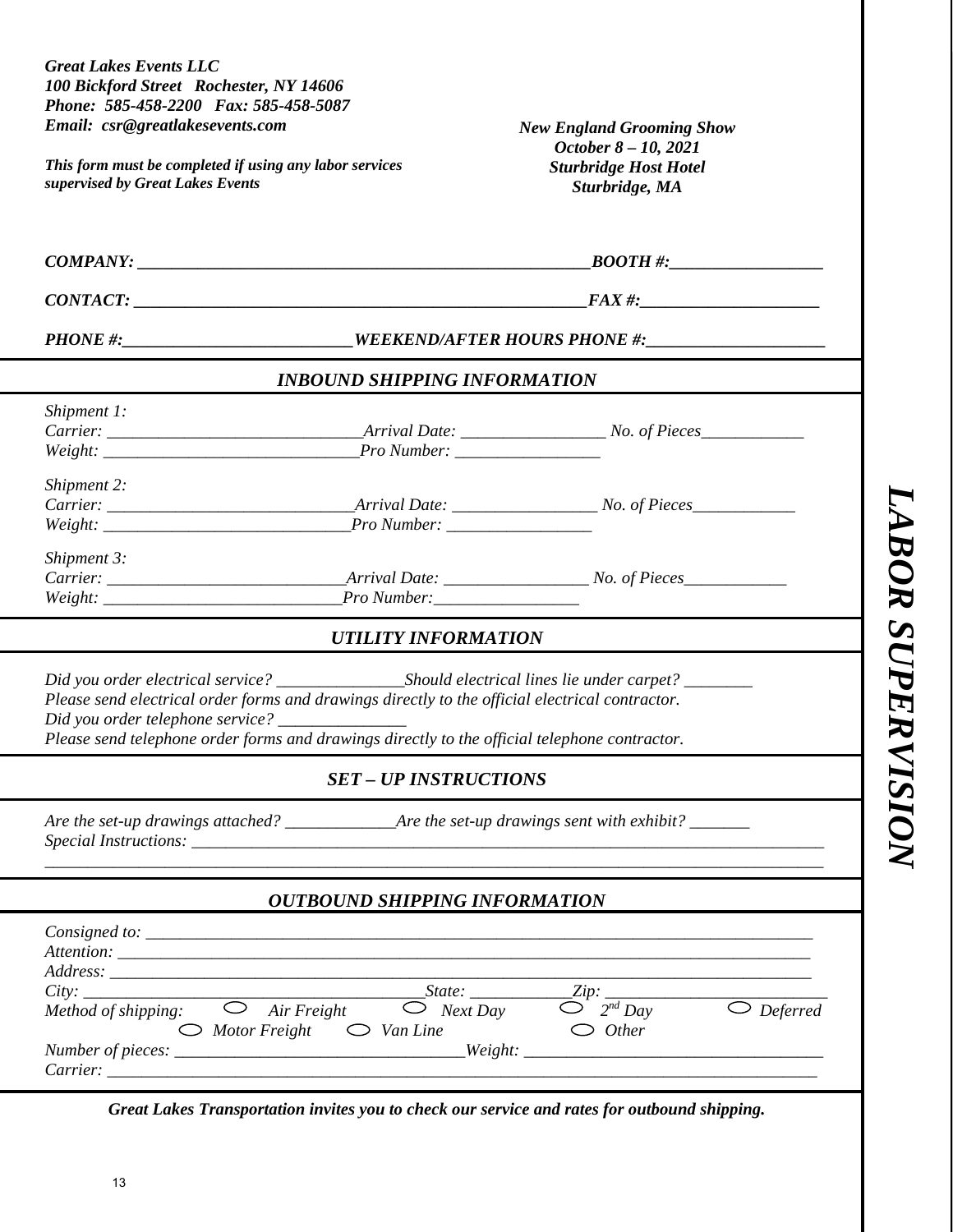*New England Grooming Show October 8 – 10, 2021 Sturbridge Host Hotel Sturbridge, MA* 

*To insure that Great Lakes Events accepts and delivers your freight please adhere to the Advance or Direct shipping instructions provided in this Exhibitor Manual.* 

| <b>COMPANY:</b> | <b>BOOTH#:</b> |
|-----------------|----------------|
| <b>CONTACT:</b> | <b>PHONE#:</b> |

#### *MATERIAL HANDLING RATES*

*For complete information, descriptions and rates, please refer to the Advance or Direct Shipment forms. Please be aware of the Exhibitor move in and move out times and make note of any* 

*additional charges that may be applied for overtime.* 

# *SHIPPING ARRANGEMENTS*

*How to calculate your order: When recording your weight, round up to the next 100 lbs. Example: We will ship 265 lbs. (round up to 300 lbs.) 300 lbs. x RATE per cwt. = \$ Dollars* 

# *\*\*\*FREIGHT WILL NOT BE ACCEPTED WITHOUT PRIOR PAYMENT*

#### *ADVANCE SHIPMENTS:*

*We will ship \_\_\_\_\_\_\_lbs. @ \$79.00 per cwt. (100 lbs.)=\$\_\_\_\_\_\_\_(minimum of \$158.00)* 

*Our freight will arrive after SEPTEMBER 29, 2021:\_\_\_\_\_\_\_\_lbs @\$5.00 per cwt =\$\_\_\_\_\_(min charge of \$10.00 per shipment plus advanced rate)* 

#### *DIRECT SHIPMENTS:*

*We will ship \_\_\_\_\_\_\_lbs. @ \$79.00 per cwt. (100 lbs.)=\$\_\_\_\_\_\_\_(minimum of \$158.00)* 

# *FREIGHT SHIPPED BACK TO WAREHOUSE UPON SHOW CLOSING FOR CARRIER PICK UP:*

*Reminder you must schedule your carrier to pick up your freight at the warehouse between 8:00 AM and 4:00 PM \_\_\_\_\_\_\_lbs. @ \$60.00 per cwt. (100 lbs.)=\$\_\_\_\_\_\_\_(minimum of \$120.00)* 

# *ALL SHIPMENTS ARE CHARGED A MINIMUM OF 200 LBS. ALL MATERIAL HANDLING CHARGES MUST BE PREPAID*

*We understand your calculation may only be an estimate. Invoicing will be done from the actual weight as listed on the inbound bills of lading. Adjustments will be made accordingly. If you have any questions about material handling, please contact our Exhibitor Services Department* 

> *Material Handling Total = \$\_\_\_\_\_\_\_\_\_\_\_\_\_\_Non-Taxable Service Please enter total on Order Forms Recap Sheet*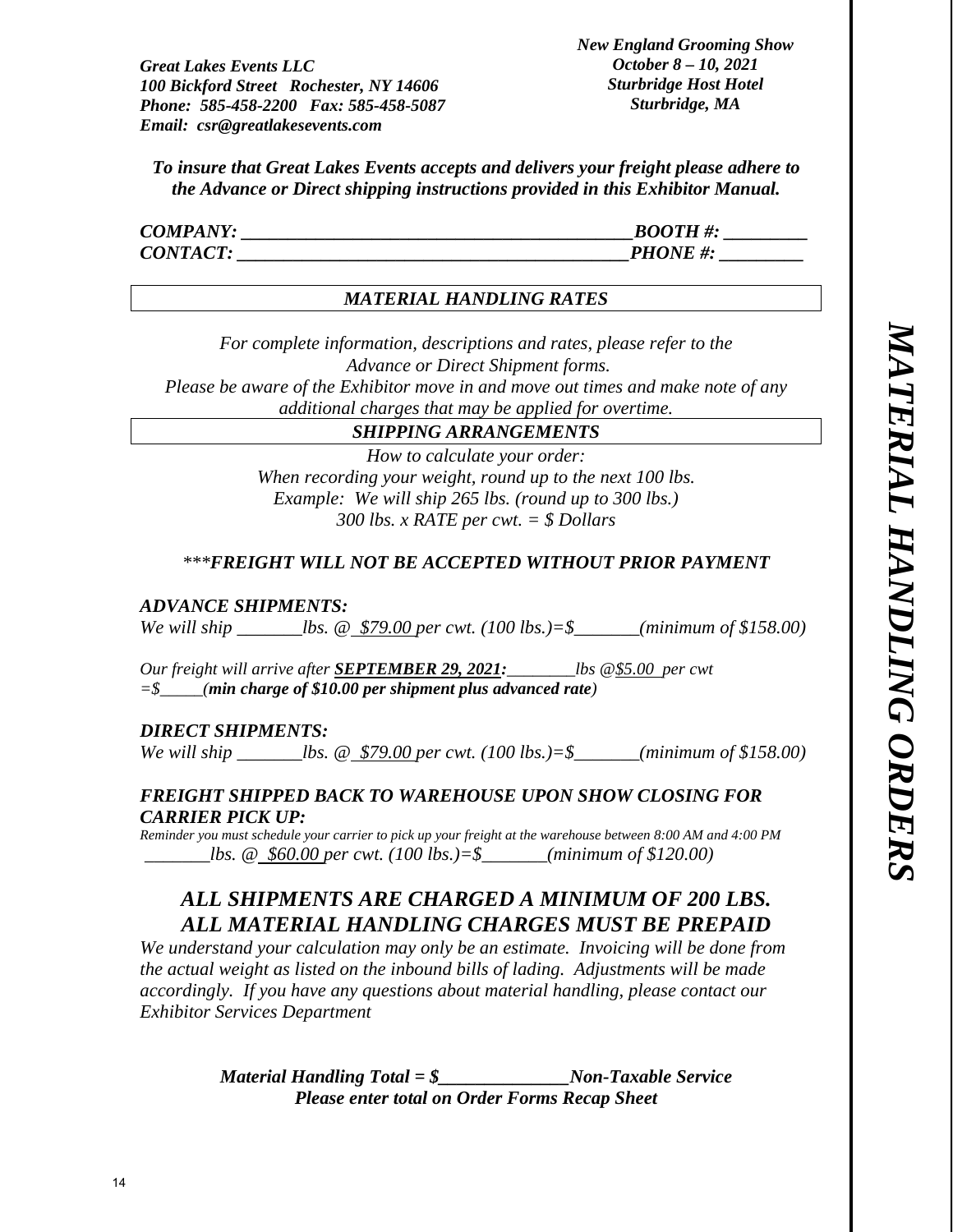#### *ADVANCE WAREHOUSE MATERIAL HANDLING SERVICES*

#### *RATES INCLUDE THE FOLLOWING:*

- *Unloading of crated material (uncrated materials will not be accepted at the warehouse)*
- *Storage at warehouse for up to 30 days*
- *Delivery to your booth at show site*
- *Storage and return of empty containers*
- *Reloading of material on to your carrier at the close of the show*

#### *ADVANCE WAREHOUSE SHIPPING INSTRUCTIONS*

- *All shipments must arrive to the advance warehouse by SEPTEMBER 29, 2021 If your shipment arrives after this date you will be charged an additional late fee (rate listed below). There are no exceptions to this fee!*
- *The absolute latest date for shipments to arrive to the advance warehouse is OCTOBER 4, 2021 with late fee applied. Any shipments sent to the advance warehouse after OCTOBER 4, 2021 will be refused!*
- *Delivery hours at advance warehouse are 8am 4pm M-F. No shipments will be accepted on weekends or holidays.*
- *Mandatory Documentation: Shipment received without receipts, freight bills or specified unit counts on the receipts or freight bills, such as UPS and Fed-Ex, will be delivered to the exhibitor's booth without guarantee of the piece c or condition. Great Lakes Events will assume no liability for such shipments.*
- *Insurance: Be sure your materials are insured from the time they leave your company until they are returned after the show. It is suggested that exhibitors arrange all risk coverage, "riders" to existing policies can usually do this. Great Lakes Events is not responsible for the security of items after they are delivered to each booth or until they are picked up at booth for reloading at the close of the show. Please take all necessary precautions.*

# *ADVANCE WAREHOUSE SHIPPING INFORMATION*

#### *LABEL EACH CRATE OR PACKAGE AS FOLLOWS:*

*TO: (EXHIBITING COMPANY NAME & BOOTH NUMBER) FOR: NEW ENGLAND GROOMING C/O GREAT LAKES EVENTS 100 BICKFORD STREET ROCHESTER, NEW YORK 14606 585-458-2200* 

#### *ADVANCE WAREHOUSE RATES ALL SHIPMENTS ARE CHARGED A MINIMUM OF 200 LBS.*

*ADVANCE CRATED SHIPMENT: Arriving on or before deadline date. Each shipment is considered separately. No cumulative weights will be allowed.* 

*Rate: \$ 79.00 per cwt. (100lbs.) Minimum charge of 200 lbs. totaling \$158.00* 

*ADVANCE CRATED SHIPMENTS ARRIVING AFTER DEADLINE OF SEPTEMBER 29, 2021:* 

*Advance rate plus additional \$5.00 per cwt. (100 lbs)* 

*FREIGHT LOADING /UNLOADING ON OVERTIME HOURS: Advance rate plus additional \$7.50 per cwt. Overtime includes Monday – Friday 4:00 P.M. and beyond, Saturday, Sunday, Holidays* 

*FREIGHT SHIPPED BACK TO WAREHOUSE UPON SHOW CLOSING: \$60.00 per cwt. (minimum \$120.00)* 

*\*\*FREIGHT ARRIVING AT THE WAREHOUSE AFTER THE SHOW OPENS WILL BE REFUSED!* 

*Place order on Material Handling Order Form*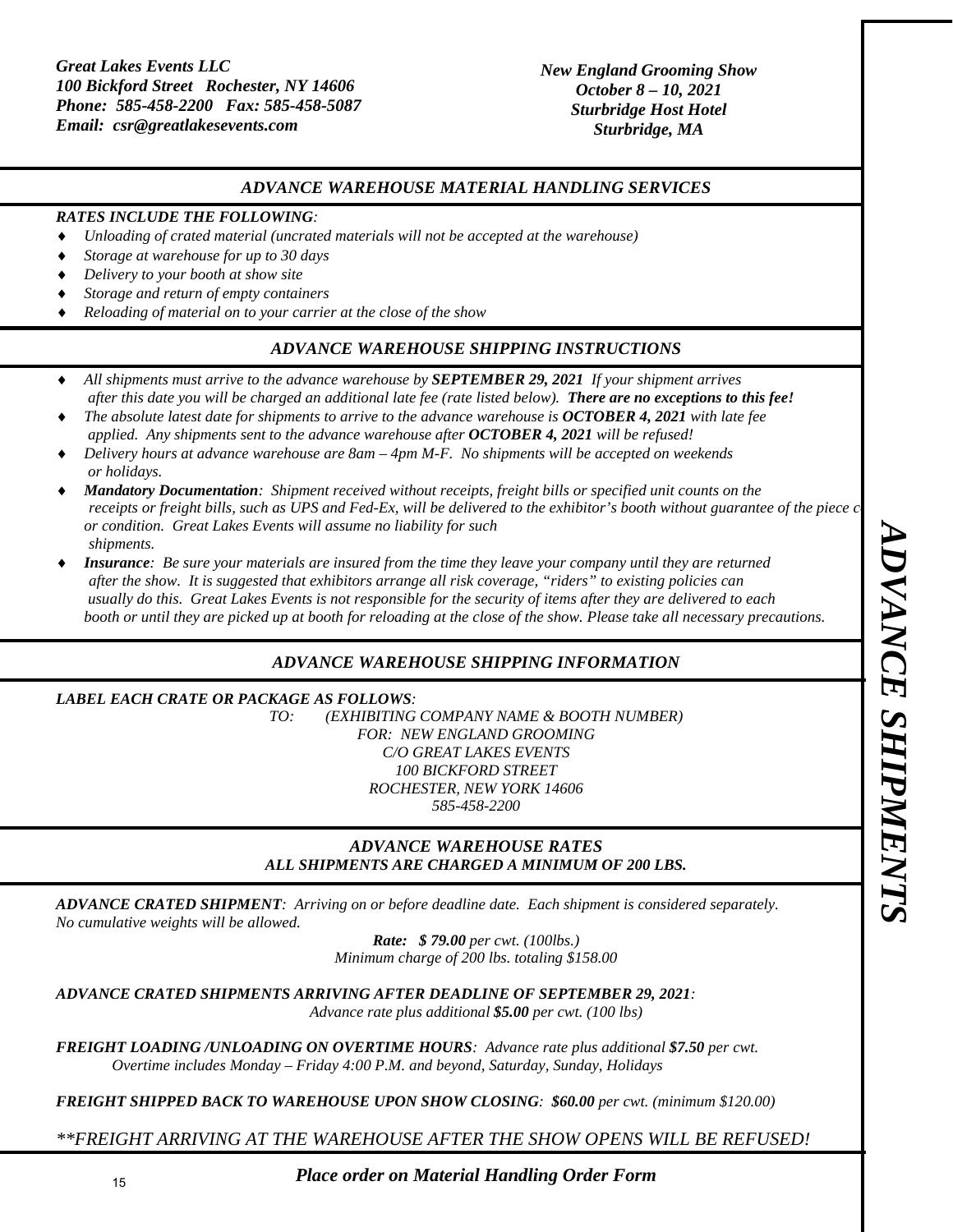*PLEASE AFFIX THESE LABELS TO ALL ITEMS BEING SENT TO THE ADVANCE WAREHOUSE \*Shipments will be refused if payment information is not sent in prior to arrival!* 

*Deliveries must arrive on or before SEPTEMBER 29, 2021 to avoid surcharges.* 

*TO:* 

*BOOTH:* 

*FOR: NEW ENGLAND GROOMING GREAT LAKES EVENTS 100 BICKFORD STREET ROCHESTER, NY 14606* 

> *SHIPMENTS MUST ARRIVE ON OR BEFORE*

> > *SEPTEMBER 29, 2021 (To avoid late fees)*

*BOOTH:* 

*TO:* 

*FOR: NEW ENGLAND GROOMING GREAT LAKES EVENTS 100 BICKFORD STREET ROCHESTER, NY 14606* 

> *SHIPMENTS MUST ARRIVE ON OR BEFORE*

> > *SEPTEMBER 29, 2021 (To avoid late fees)*

*TO:* 

*BOOTH:* 

*FOR: NEW ENGLAND GROOMING GREAT LAKES EVENTS 100 BICKFORD STREET ROCHESTER, NY 14606* 

> *SHIPMENTS MUST ARRIVE ON OR BEFORE*

> > *SEPTEMBER 29, 2021 (To avoid late fees)*

*TO:* 

*BOOTH:* 

*FOR: NEW ENGLAND GROOMING GREAT LAKES EVENTS 100 BICKFORD STREET ROCHESTER, NY 14606* 

> *SHIPMENTS MUST ARRIVE ON OR BEFORE*

> > *SEPTEMBER 29, 2021 (To avoid late fees)*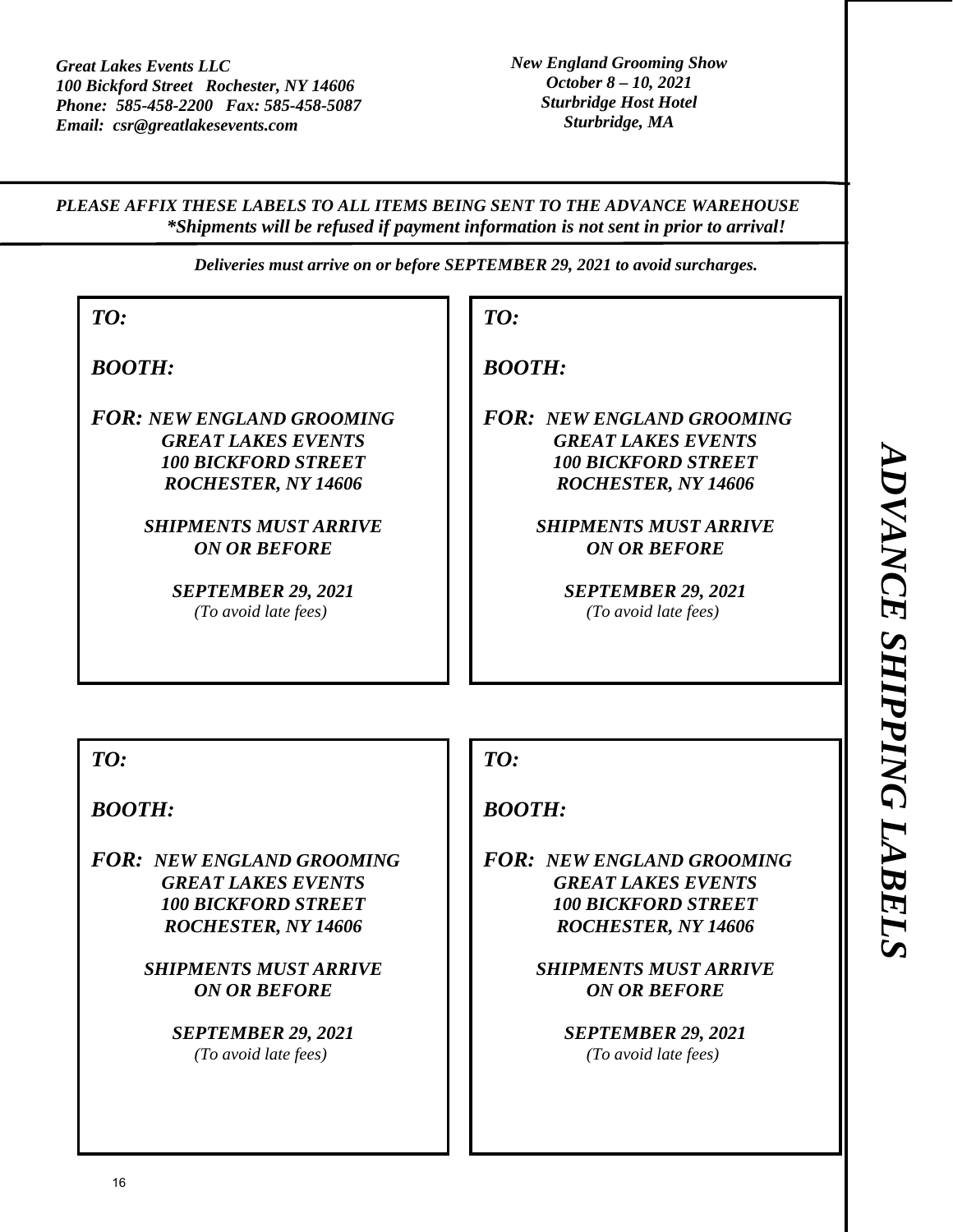# *DIRECT MATERIAL HANDLING SERVICES*

#### *RATES INCLUDE THE FOLLOWING:*

#### *NO LOADING DOCKS AT THIS FACILITY. DELIVERIES MUST BE HAND CARRIED OR LIFTGATE*

- *Unloading of material at convention facility and delivery to your booth*
- *Storage and return of empty containers at the close of the show. Due to Fire Marshall Regulations, empties may be stored outdoors.*
- *Reloading of material on to your carrier at the close of the show*

# *DIRECT SHIPPING INSTRUCTIONS*

- *Shipments will only be received during the move in period, OCTOBER 7, 2021. As an exhibitor it is your responsibility to instruct your carrier of the proper date for direct deliveries to the convention facility. Any shipments arriving prior to the first day of move in will be refused and returned to the local trucking terminal.*
- *Mandatory Documentation: Shipments received without receipts, freight bills or specified unit counts on the receipts or freight bills, such as UPS , DHL and FedEx, will be delivered to the exhibitor's booth without guarantee of the piece count or condition. Great Lakes Events will assume no liability for such shipments. Weight tickets or bills of lading indicating weight must accompany all freight. Failure to have proper weight certification will delay unloading. Great Lakes Events reserves the right to estimate the weight of a shipment if no certification is presented upon the time of delivery. Invoicing*  will be based upon this estimate. The appropriate paperwork must be presented to GLE before the close of the show or the *estimate will serve as the billing weight. The driver's signature on the show site receiving reports will verify the total piece count and weight.*
- *Insurance: Be sure your materials are insured from the time they leave your company until they are returned after the show. It is suggested that exhibitors arrange all risk coverage, "riders" to existing policies can usually do this. Great Lakes Events is not responsible for the security of items after they are delivered to each booth or until they are picked up at each booth for reloading at the close of the show. Please take all necessary precautions.*

# *DIRECT SHIPPING INFORMATION*

#### *LABEL EACH CRATE OR PACKAGE AS FOLLOWS:*

*TO: (EXHIBITING COMPANY NAME & BOOTH NUMBER) FOR: NEW ENGLAND GROOMING GREAT LAKES EVENTS C/O STURBRIDGE HOST HOTEL 360 MAIN STREET STURBRIDGE, MA 01566* 

#### *DIRECT SHIPPING RATES ALL SHIPMENTS ARE CHARGED A MINIMUM OF 200 LBS.*

*DIRECT SHIPMENTS: Each shipment is considered separately. No cumulative weights will be allowed. Rate: \$79.00 per cwt. (100 lbs.) see below for Overtime Minimum charge of 200 lbs. totaling \$158.00* 

*FREIGHT LOADING /UNLOADING ON OVERTIME HOURS: Direct rate plus additional \$7.50 per cwt. Overtime includes Monday – Friday 4:00 P.M. and beyond, Saturday, Sunday and Holidays.* 

*FREIGHT THAT ARRIVES AFTER THE SHOW OPENS: Direct rate plus additional \$ 7.00 per cwt.* 

*FREIGHT SHIPPED BACK TO WAREHOUSE UPON SHOW CLOSING: \$60.00 per cwt. (minimum of \$120.00)* 

*Place order on Material Handling Order Form*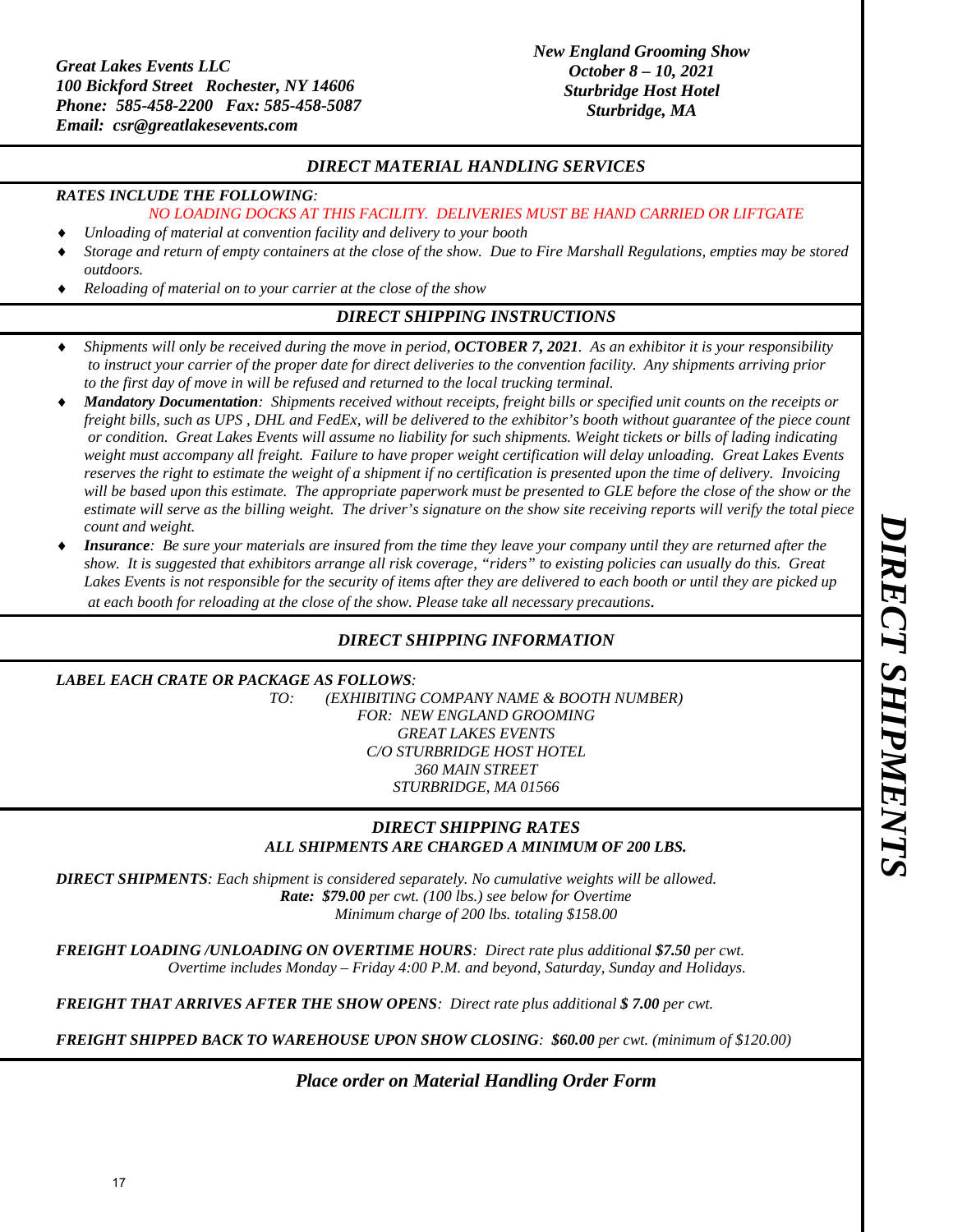# *PLEASE AFFIX THESE LABELS TO ALL ITEMS BEING SENT TO STURBRIDGE HOST HOTEL*

*NO LOADING DOCKS AT THIS FACILITY. DELIVERIES MUST BE HAND CARRIED OR LIFTGATE* 

*BOOTH:* 

*FOR: NEW ENGLAND GROOMING GREAT LAKES EVENTS C/O STURBRIDGE HOST HOTEL 360 MAIN STREET STURBRIDGE, MA 01566* 

*DIRECT SHIPMENTS WILL ONLY BE ACCEPTED DURING THE MOVE IN* 

*OCTOBER 7, 2021* 

# *TO:*

*BOOTH:* 

*FOR: NEW ENGLAND GROOMING GREAT LAKES EVENTS C/O STURBRIDGE HOST HOTEL 360 MAIN STREET STURBRIDGE, MA 01566* 

*DIRECT SHIPMENTS WILL ONLY BE ACCEPTED DURING THE MOVE IN* 

*OCTOBER 7, 2021* 

*TO:* 

*BOOTH:* 

*FOR: NEW ENGLAND GROOMING GREAT LAKES EVENTS C/O STURBRIDGE HOST HOTEL 360 MAIN STREET STURBRIDGE, MA 01566* 

*DIRECT SHIPMENTS WILL ONLY BE ACCEPTED DURING THE MOVE IN* 

*OCTOBER 7, 2021* 

# *TO:*

# *BOOTH:*

*FOR: NEW ENGLAND GROOMING GREAT LAKES EVENTS C/O STURBRIDGE HOST HOTEL 360 MAIN STREET STURBRIDGE, MA 01566* 

*DIRECT SHIPMENTS WILL ONLY BE ACCEPTED DURING THE MOVE IN* 

*OCTOBER 7, 2021*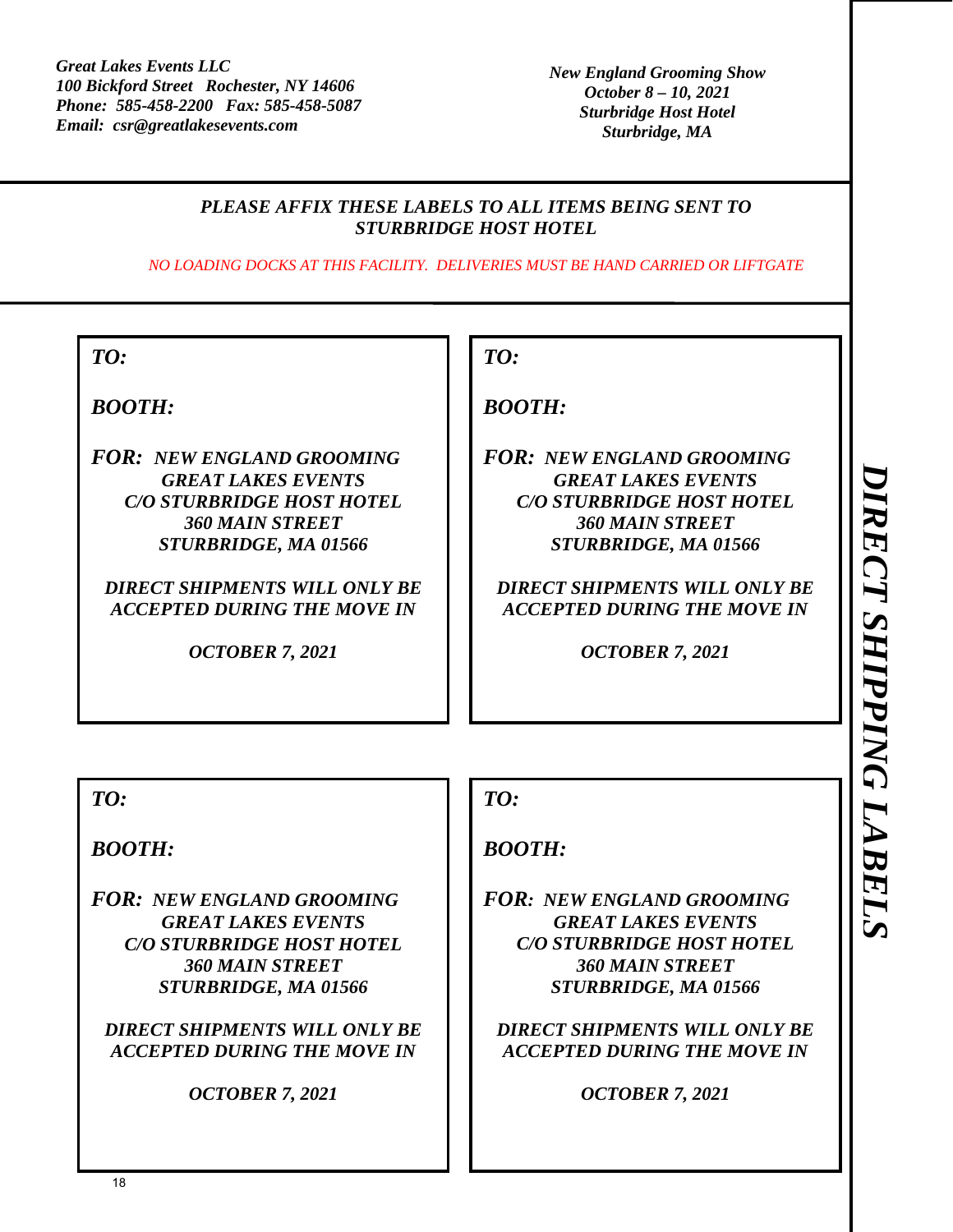*GREAT LAKES TRANSPORTATION*  **GREAT LAKES TRANSPORTATION** 

*Great Lakes Events LLC 100 Bickford Street Rochester, NY 14606 Phone: 585-458-2200 Fax: 585-458-5087 Email: csr@greatlakesevents.com* 

*New England Grooming Show October 8 – 10, 2021 Sturbridge Host Hotel Sturbridge, MA* 

#### *THIS FORM MUST ACCOMPANY THE METHOD OF PAYMENT FORM*

| COMPANY: |  |
|----------|--|

*COMPANY: \_\_\_\_\_\_\_\_\_\_\_\_\_\_\_\_\_\_\_\_\_\_\_\_\_\_\_\_\_\_\_\_\_\_\_\_\_\_\_\_\_\_\_\_\_\_\_\_\_\_\_BOOTH #: \_\_\_\_\_\_\_\_\_\_\_\_\_\_\_\_\_* 

*CONTACT: \_\_\_\_\_\_\_\_\_\_\_\_\_\_\_\_\_\_\_\_\_\_\_\_\_\_\_\_\_\_\_\_\_\_\_\_\_\_\_\_\_\_\_\_\_\_\_\_\_\_\_PHONE #: \_\_\_\_\_\_\_\_\_\_\_\_\_\_\_\_\_\_* 

*EMAIL: \_\_\_\_\_\_\_\_\_\_\_\_\_\_\_\_\_\_\_\_\_\_\_\_\_\_\_\_\_\_\_\_\_\_\_\_\_\_\_\_\_\_\_\_\_\_\_\_\_\_\_\_\_\_\_\_\_\_\_\_\_\_\_\_\_\_\_\_\_\_\_\_\_\_\_\_\_\_\_\_\_\_* 

#### *GREAT LAKES TRANSPORTATION GUIDELINES*

- *Please complete this form only if shipping exhibit material with Great Lakes Transportation*
- *Credit card information must be on file prior to freight pick-up.*
- *Clearly label all shipments with the destination address. At show site you must complete an outbound Bill of Lading before leaving the facility. Complimentary shipping labels and Bill of Lading are available at the Great Lakes Events Exhibitor Service Desk.*
- *Any organization using Great Lakes Transportation must have the proper insurance coverage for shipping.*

*INSURANCE COVERAGE: \_\_\_\_\_\_\_\_\_\_\_\_\_\_\_\_\_\_\_\_\_\_\_\_\_\_\_\_\_\_\_\_\_\_\_\_\_\_\_\_\_\_\_\_\_\_\_\_\_\_\_\_\_\_\_\_\_\_\_\_\_\_\_\_\_\_\_\_\_\_\_\_\_* 

#### *FOR SHIPMENTS OVER 200 POUNDS GREAT LAKES TRANSPORTATION IS AVAILABLE FOR SHIPPING INBOUND TO ADVANCE WAREHOUSE OR SHOW SITE*

|                                                                                                                                                                                                                               |                                    | <b>PICK UP INFORMATION:</b>                                                                                                                                             |                                            |                                                                                                                                                                                                                                                                                                                                                                                                                                 |
|-------------------------------------------------------------------------------------------------------------------------------------------------------------------------------------------------------------------------------|------------------------------------|-------------------------------------------------------------------------------------------------------------------------------------------------------------------------|--------------------------------------------|---------------------------------------------------------------------------------------------------------------------------------------------------------------------------------------------------------------------------------------------------------------------------------------------------------------------------------------------------------------------------------------------------------------------------------|
|                                                                                                                                                                                                                               |                                    |                                                                                                                                                                         |                                            |                                                                                                                                                                                                                                                                                                                                                                                                                                 |
|                                                                                                                                                                                                                               |                                    |                                                                                                                                                                         |                                            |                                                                                                                                                                                                                                                                                                                                                                                                                                 |
| Shipper Address: the contract of the contract of the contract of the contract of the contract of the contract of the contract of the contract of the contract of the contract of the contract of the contract of the contract |                                    |                                                                                                                                                                         |                                            |                                                                                                                                                                                                                                                                                                                                                                                                                                 |
|                                                                                                                                                                                                                               |                                    |                                                                                                                                                                         |                                            |                                                                                                                                                                                                                                                                                                                                                                                                                                 |
| <b>Inbound Destination:</b><br><b>Service Type:</b> Circle Type                                                                                                                                                               | Advance Warehouse                  |                                                                                                                                                                         | Showsite Facility                          |                                                                                                                                                                                                                                                                                                                                                                                                                                 |
| Standard Ground<br>3-5 Business Days                                                                                                                                                                                          | <b>Speedy Ground</b>               | Next Day<br>2-3 Business Days Next Business Day                                                                                                                         | Second Day<br>$2^{nd}$ Business Day        |                                                                                                                                                                                                                                                                                                                                                                                                                                 |
| <b>Description of Shipment:</b> Piece Count; Weight & Dimensions Required:<br>Dimensions of Shipment:                                                                                                                         |                                    |                                                                                                                                                                         |                                            |                                                                                                                                                                                                                                                                                                                                                                                                                                 |
| Crates Cartons                                                                                                                                                                                                                |                                    |                                                                                                                                                                         |                                            | $\rule{1em}{0em}$ Other                                                                                                                                                                                                                                                                                                                                                                                                         |
| Total Pieces: _________________                                                                                                                                                                                               |                                    | Total Weight: _____________________Does Pickup Location have a loading dock? YES NO                                                                                     | *if NO additional charges may apply        |                                                                                                                                                                                                                                                                                                                                                                                                                                 |
|                                                                                                                                                                                                                               |                                    | Is an "Inside Pickup" required (typical for Suite offices w/o loading docks)? YES                                                                                       |                                            | NO                                                                                                                                                                                                                                                                                                                                                                                                                              |
|                                                                                                                                                                                                                               |                                    | <b>OUTBOUND AFTER SHOW CLOSING</b><br>Be sure to come to the Great Lakes Events Service Center to pick up your Bill of Lading                                           |                                            |                                                                                                                                                                                                                                                                                                                                                                                                                                 |
|                                                                                                                                                                                                                               |                                    |                                                                                                                                                                         |                                            |                                                                                                                                                                                                                                                                                                                                                                                                                                 |
|                                                                                                                                                                                                                               |                                    |                                                                                                                                                                         |                                            |                                                                                                                                                                                                                                                                                                                                                                                                                                 |
|                                                                                                                                                                                                                               |                                    |                                                                                                                                                                         |                                            |                                                                                                                                                                                                                                                                                                                                                                                                                                 |
| City:                                                                                                                                                                                                                         |                                    |                                                                                                                                                                         |                                            | $State:$ $Zip:$                                                                                                                                                                                                                                                                                                                                                                                                                 |
| <b>Service Type: Circle Type</b><br>Standard Ground<br>3-5 Business Days                                                                                                                                                      | Speedy Ground<br>2-3 Business Days | Next Day<br><b>Next Business Day</b>                                                                                                                                    | <b>Second Day</b><br>$2^{nd}$ Business Day |                                                                                                                                                                                                                                                                                                                                                                                                                                 |
| Description of Shipment: Piece Count; Weight & Dimensions Required:                                                                                                                                                           |                                    |                                                                                                                                                                         |                                            |                                                                                                                                                                                                                                                                                                                                                                                                                                 |
| Crates                                                                                                                                                                                                                        | Cartons                            | Fiber Cases                                                                                                                                                             | Pallet/Skid                                | $\frac{1}{\sqrt{1-\frac{1}{2}}}\frac{1}{\sqrt{1-\frac{1}{2}}}\frac{1}{\sqrt{1-\frac{1}{2}}}\frac{1}{\sqrt{1-\frac{1}{2}}}\frac{1}{\sqrt{1-\frac{1}{2}}}\frac{1}{\sqrt{1-\frac{1}{2}}}\frac{1}{\sqrt{1-\frac{1}{2}}}\frac{1}{\sqrt{1-\frac{1}{2}}}\frac{1}{\sqrt{1-\frac{1}{2}}}\frac{1}{\sqrt{1-\frac{1}{2}}}\frac{1}{\sqrt{1-\frac{1}{2}}}\frac{1}{\sqrt{1-\frac{1}{2}}}\frac{1}{\sqrt{1-\frac{1}{2}}}\frac{1}{\sqrt{1-\frac{$ |
|                                                                                                                                                                                                                               |                                    | Total Weight: _______________ Does Delivery Location have a loading dock? YES<br>Is an "Inside Delivery" required (typical for Suite offices w/o loading docks)? YES NO | *if NO additional charges may apply        | NO                                                                                                                                                                                                                                                                                                                                                                                                                              |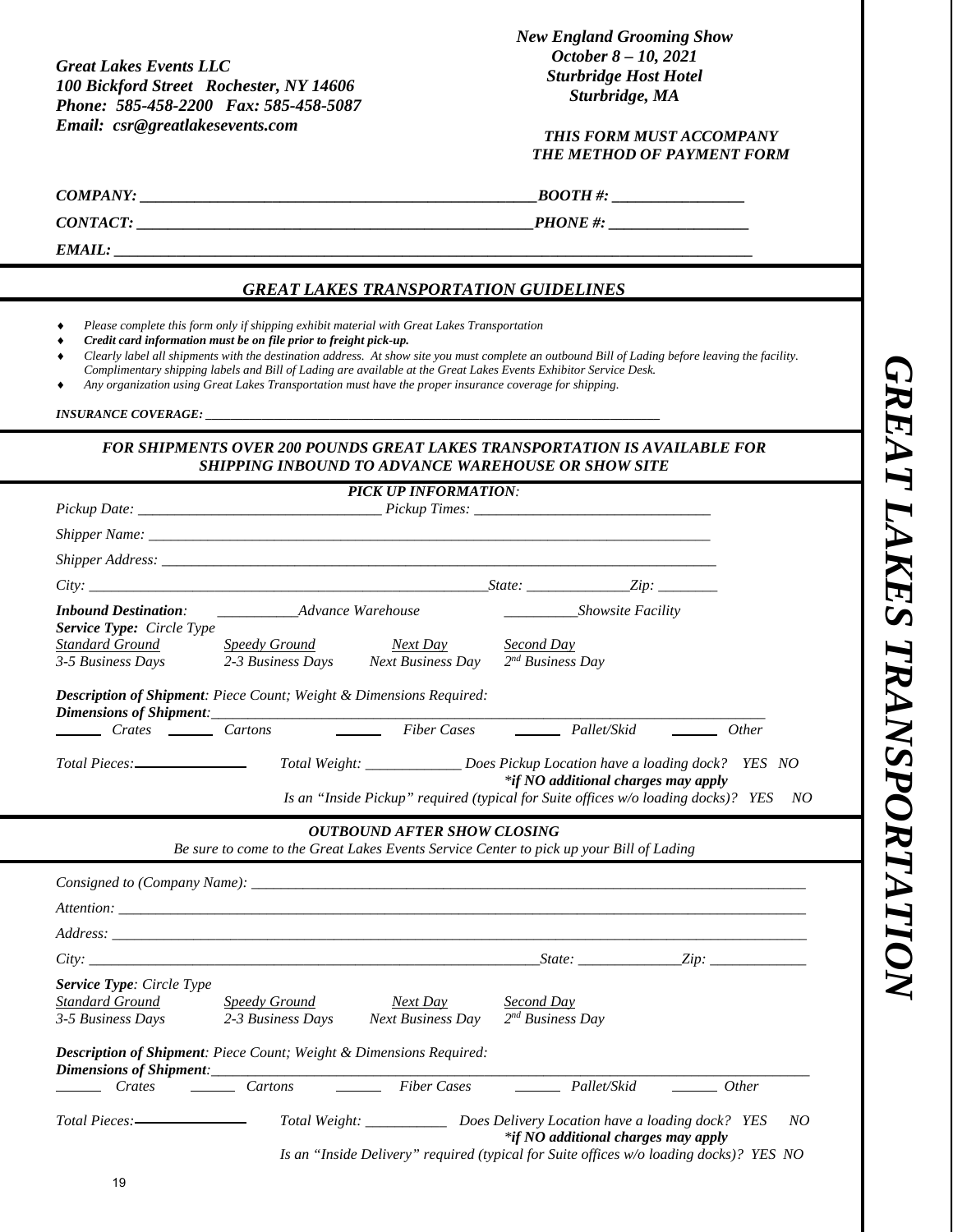#### **Great Lakes Events LLC Limits of Liability Limits of Liability** *100 Bickford Street Rochester, NY 14606 Phone: 585-458-2200 Fax: 585-458-5087 Email: csr@greatlakesevents.com*

*The consignment or delivery of shipments to Great Lakes Events by an exhibitor, or by any shipper to/or on behalf of the exhibitor, shall be construed as an acceptance by such exhibitor (and/or other shipper) of the terms and conditions set forth below* 

#### *INSURANCE*

*Great Lakes Events is not an insurer, the exhibitor should obtain insurance. It is suggested that exhibitors arrange all risk coverage. This can be done by endorsements to existing policies. Exhibitor's materials should be insured from the time they leave their firm until they are returned after the closing of the show. Please indicate in the space below what your Exhibition Booth Insurance plans are for this event:* 

# *MANDATORY INSURANCE NOTIFICATION PLEASE RETURN TO GREAT LAKES EVENTS*

 $\text{COMPANY:}$   $\text{CONTACT:}$   $\text{BOOTH}\,\text{\#}:$ *SHOW NAME: New England Grooming*  WE HAVE CHOSEN THE FOLLOWING AS OUR INSURANCE COVERAGE (CHOOSE ONE) *SELF – INSURED (INCLUDE COMPANY NAME): \_\_\_\_\_\_\_\_\_\_\_\_\_\_\_\_\_\_\_\_\_\_\_\_\_\_\_\_\_\_\_\_\_\_\_\_\_\_\_\_\_\_\_\_\_\_ OTHER (INCLUDE COMPANY NAME):* 

- *1. Great Lakes Events and its subcontractors shall not be responsible for damage or loss resulting from any act of the exhibitor or any shipper, including, but not limited to, improper packing or loading of materials, neglect to describe materials sufficiently, and neglect to mark materials properly.*
- *2. Great Lakes Events and its subcontractors shall not be responsible for damage to/or loss of uncrated materials, or damage concealed from Great Lakes Events.*
- *3. There may be a period of time between the delivery of the materials to the exhibitor's booth by Great Lakes Events and the arrival at the booth of a representative during which the materials will be left unattended. Great Lakes Events and its subcontractors shall not be responsible for loss, theft, or disappearance of exhibitor's materials during this period or at any time following delivery to exhibitor's booth.*
- *4. Likewise, there may be a period of time between the packing of materials and pick-up by Great Lakes Events during which the materials will be left unattended. Great Lakes Events and its subcontractors shall not be responsible for loss, theft, damage or disappearance of materials during this period or at any time prior to reloading after the show. Bills of lading covering outgoing shipments, which are furnished by Great Lakes Events to exhibitors, will be checked at time of actual pick-up from the booth and corrections will be made where discrepancies occur.*
- *5. Empty labels will be available at the Great Lakes Events Service Center. It is the responsibility of the exhibitor or his representative to affix these labels to each empty container. All previous labels should be removed or obliterated. Great Lakes Events assumes no responsibility for the following: Not following procedures above, removal of empties with old labels and without Great Lakes Events labels, improper information on empty labels, the security of empties while in storage, the condition of empties upon return, materials stored in containers with empty labels, or damage to containers stored outside due to inclement weather.*
- *6. Great Lakes Events and exhibitors subcontractors shall not be responsible for damage caused by inclement weather to storage crates that are stored outside.*
- *7. Claims for loss or damage, while on premises, must be reported immediately to Great Lakes Events. An incident report must be completed and submitted to your insurance company or Great Lakes Events within 24 hours. No claim or dispute will be accepted any later than 30 days after such claim or dispute arises. No suit or action shall be brought against Great Lakes Events or its subcontractors more than one year after the accrual of the cause of action.*
- *8. Great Lakes Events and its subcontractors shall not be liable to any extent whatsoever for any actual, potential, or assumed loss of profits or revenues, or for any collateral costs, which may result from any loss or damage to an exhibitor's materials which may make it impossible or impractical to exhibit those materials. The liability of Great*  Lakes Events and its subcontractors shall be limited to their negligence in the actual physical handling of the *materials in its shipments. If the exhibitor and/or representative is supervising the handling and/or spotting of exhibit, machinery or display, the exhibitor and/or representative will assume responsibility.*
- *9. In the event that Great Lakes Events or its subcontractors are liable for negligence, any recovery against Great Lakes Events shall be limited to the physical loss of or damage to the specific article which is lost or damaged, and in any event, the maximum liability of Great Lakes Events or its subcontractors shall be limited to \$.30 per pound per article with a maximum liability of \$50.00 per item, or \$1000.00 per shipment, whichever is less, unless the exhibitor or other shipper discloses or declares that the goods have a greater value.*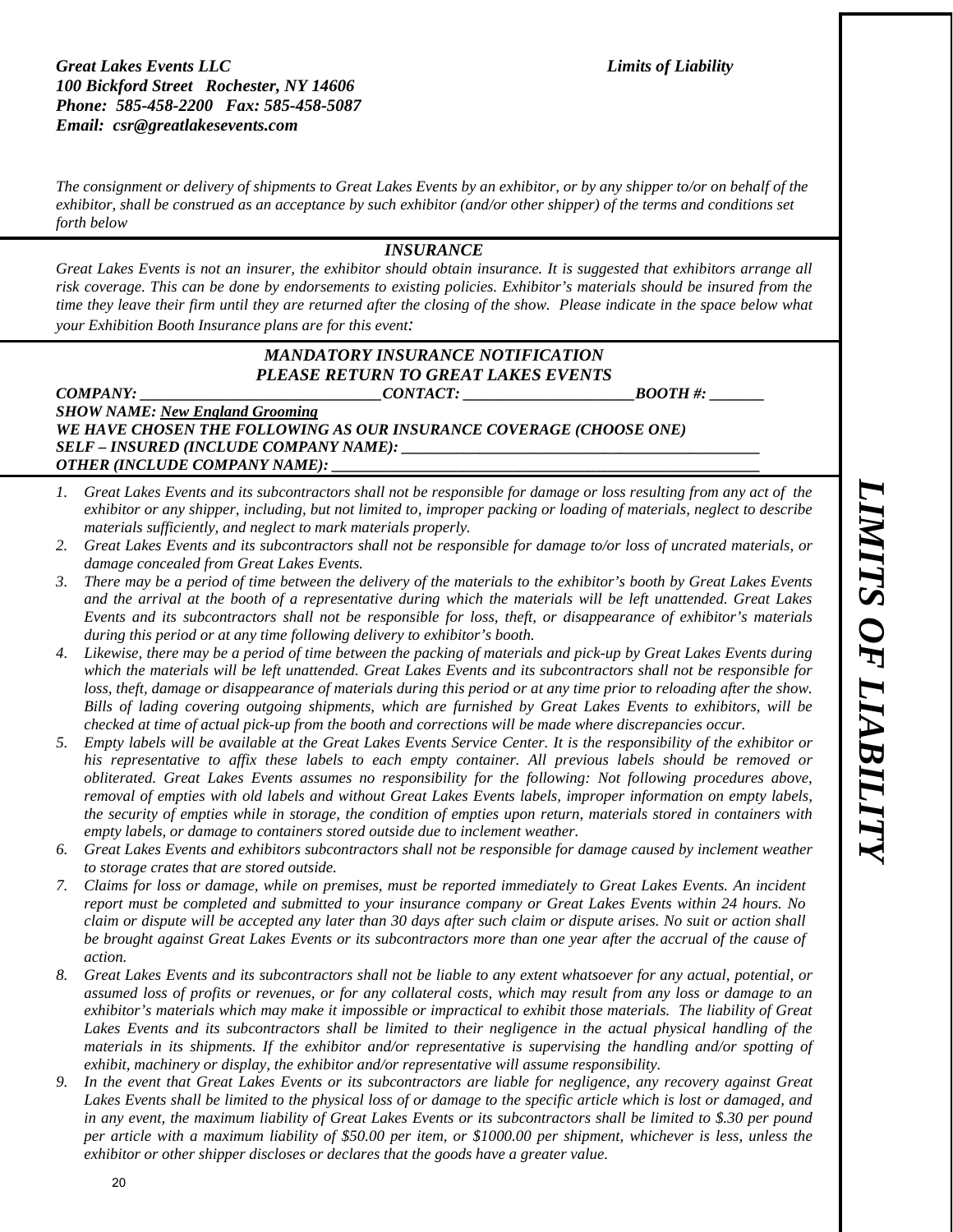**Great Lakes Events LLC Limits of Liability Limits of Liability** *100 Bickford Street Rochester, NY 14606 Phone: 585-458-2200 Fax: 585-458-5087 Email: csr@greatlakesevents.com* 

*Continued… .* 

- *10. Great Lakes Events and its subcontractors shall not be liable for damage to or loss of materials of unusual or special value unless their true character and value is stated at the time of the shipment.*
- *11. The provisions limiting the liability of Great Lakes Events and its subcontractors shall be fully severable, and if any such provision shall be unenforceable under the laws of any jurisdiction, that provision shall be considered deleted, without affecting any other provision of this section, and in its place shall be submitted a provision as alike as possible in tenor and effect as shall be enforceable.*
- *12. Great Lakes Events and its subcontractors shall not be responsible for any loss, damage, or delay due to thievery, defective equipment, breakage, leakage, dangers of the sea or lake, weather, fire, Acts of God, acts of a public enemy, acts or mandates of a public authority, the inherent nature or propensities of any material to be handled, strikes, lockout or work stoppages of any kind, delay caused in transportation or delivery other than delay caused by the negligence of Great Lakes Events or its subcontractors, or to any other cause beyond the control of Great Lakes Events or its subcontractors.*
- *13. In the event that the carrier, designated by the EXHIBITOR, does not pick up materials within the allotted time, Great Lakes Events will have the authority to reroute the exhibitor's materials onto the house carrier. Great Lakes Events will not be responsible for any loss from such rerouting and/or handling. Great Lakes Events will not be held liable for any failure to provide these terms and conditions to the exhibitor and/or representative.*
- *14. If a dispute between Great Lakes Events and the exhibitor occurs, and is relative to a loss, damage, or claim, the exhibitor shall not withhold any payment for any services provided by Great Lakes Events. All claims against Great Lakes Events will be considered a separate instance, and shall be resolved on its own.*
- *15. If Great Lakes Events is found liable for any loss or damage, the maximum liability to an exhibitor's materials is limited to repairing or replacing, with relative likeness and quality. The dollar amount will be limited to the amount paid by the exhibitor to Great Lakes Events for material handling services.*
- *16. Great Lakes Events and its subcontractors shall not be responsible for loss, delay or damage due to strikes, lockouts or work stoppages of any kind.*
- *17. Great Lakes Events and its subcontractors shall not be responsible for loss, injury or damage caused by tradesmen or equipment furnished by Great Lakes Events or its subcontractors except when such tradesmen are working or operating equipment under the direct supervision of a supervisor designated by Great Lakes Events.*
- *18. Great Lakes Events and its subcontractors shall not be liable to any extent whatsoever for any actual, potential or assumed loss of profits or revenues, or for any collateral costs which may result from any loss, injury or damage to an exhibitor's materials or exhibitor personnel which may make it impossible or impractical to exhibit the exhibitor's materials.*
- *19. Claims for loss, injury or damage which are not submitted to Great Lakes Events within thirty (30) days of the close of the show on which loss, injury or damage occurred shall be considered waived. No suit or action shall be brought against Great Lakes Events or its subcontractors more than one year after the accrual of the cause of action therefore.*
- *20. Great Lakes Events and its subcontractors shall not be responsible for improper packing of exhibitor material and its products or incorrect labeling if working under the supervision of the exhibitor.*
- *21. Great Lakes Events and its subcontractors shall not be responsible for improperly packed or concealed damages to exhibits.*
- *22. The placing of an order for the services of tradesmen and the use of equipment by an exhibitor or any agent of the exhibitor shall be construed as an acceptance by such exhibitor or agent of the terms and conditions set forth in numbers 16 through 21 above.*